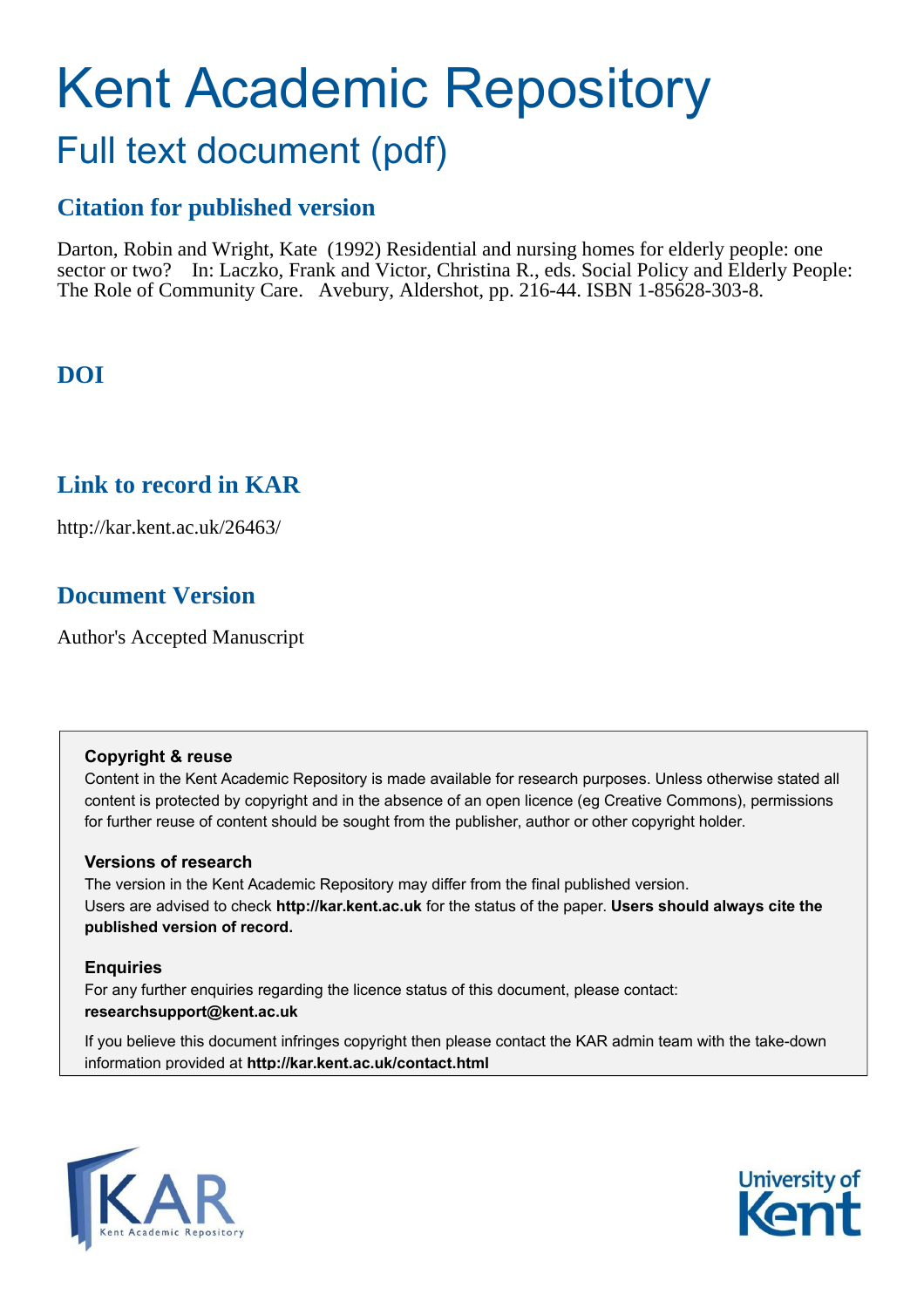## **PSSRU/CHE SURVEY OF RESIDENTIAL AND NURSING HOMES**

 **Residential and Nursing Homes for Elderly People: One Sector or Two?**

R. A. Darton(1) and K. G. Wright(2)

Personal Social Services Centre for Health Economics(2), Research Unit(1), The University of York, University of Kent at Canterbury, York YO1 5DD. Canterbury, Kent CT2 7NF. PSSRU Discussion Paper 725/2 June 1991

Published in: F. Laczko and C. R. Victor (eds) (1992) Social Policy and Elderly People. The Role of Community Care. Aldershot: Avebury.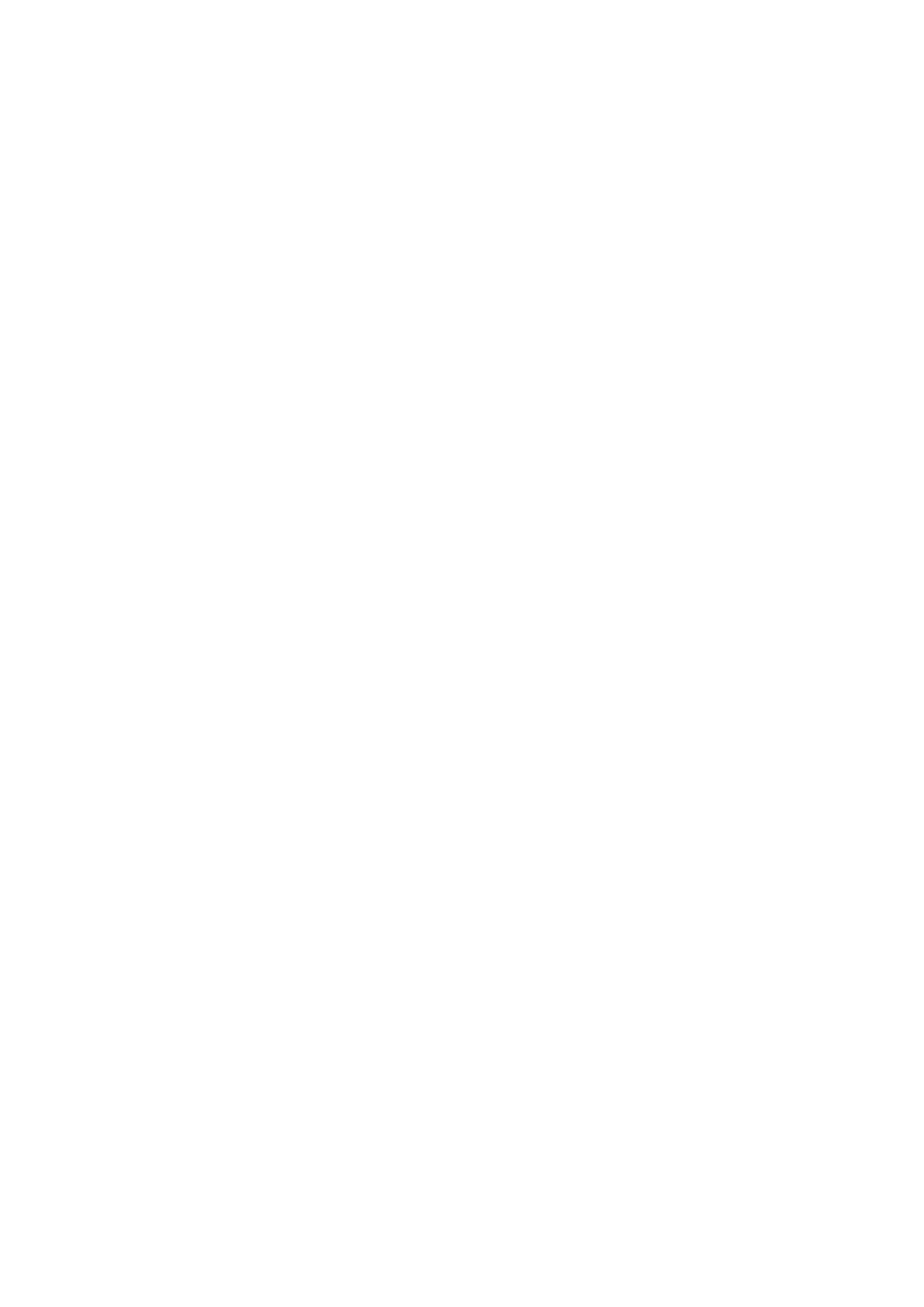# **PSSRU/CHE SURVEY OF RESIDENTIAL AND NURSING HOMES. RESIDENTIAL AND NURSING HOMES FOR ELDERLY PEOPLE: ONE SECTOR OR TWO?**

 **R. A. Darton and K. G. Wright**

PSSRU DP725/2 June 1991

#### **ABSTRACT**

 Overlaps in disability levels among individuals in residential care and nursing homes have been reported in a number of studies, although the two types of home are distinguished legally in terms of levels of care to be provided, and in the levels of public funding available for individuals in each type of home (£160 per week in non-statutory residential homes and £255 per week in nursing homes from April 1991). This paper examines the extent of such overlaps, using data collected in a national survey of private and voluntary homes in 1986-87, and compares other characteristics of residents and patients, the physical and organisational features of residential and nursing homes, and charges to residents and patients. The paper examines the relationship between charges to residents and patients and resident/patient dependency, sources of financial support, physical characteristics of homes, geographical location and care practices. The paper also includes comparisons with local authority residential homes, using data from a recent survey by the Department of Health Social Services Inspectorate, and explores the implications of the results of the analyses for the relative levels of residential care and nursing home provision (currently 70:30 for non-statutory homes).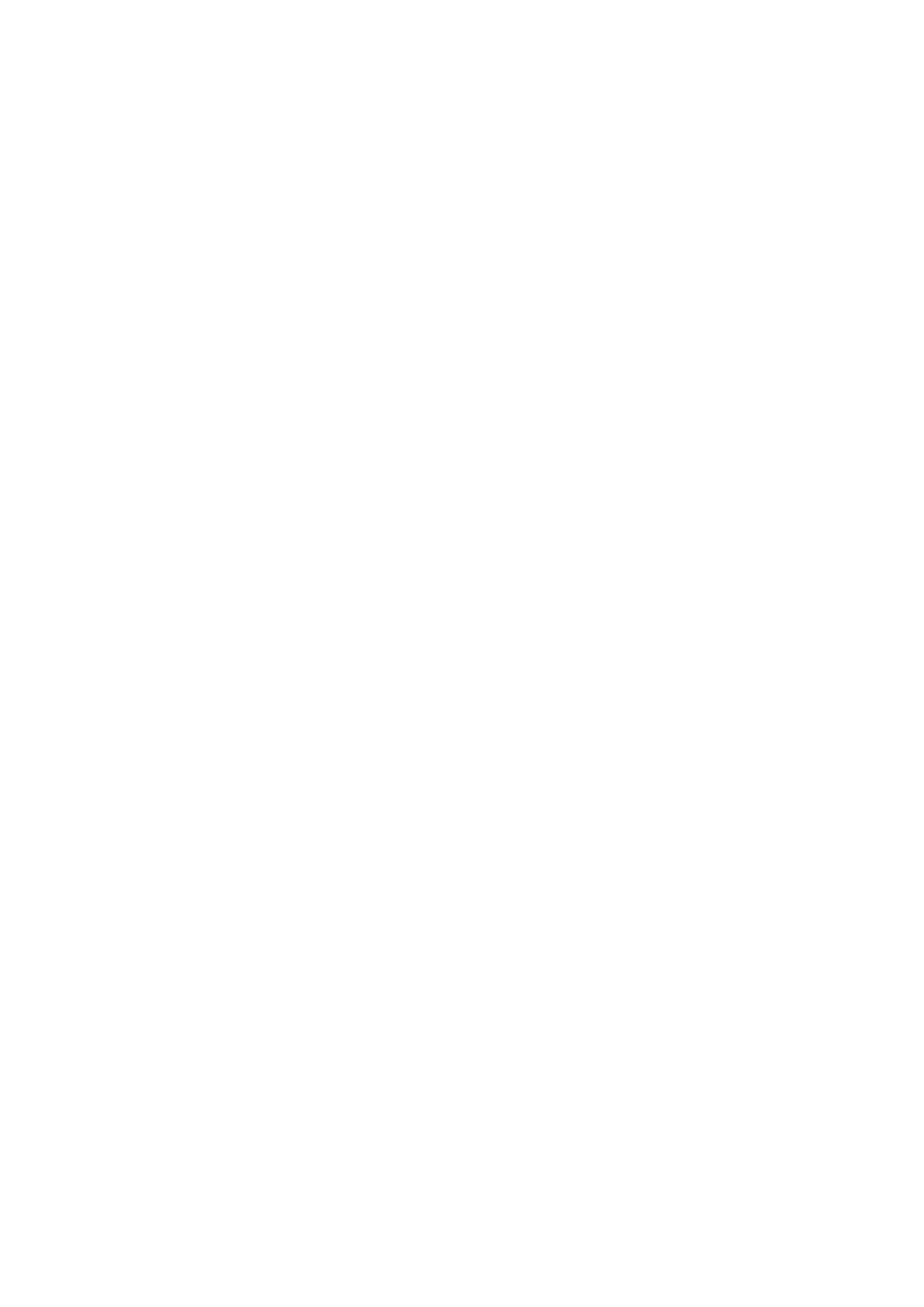#### **1. INTRODUCTION**

 This paper presents some comparisons of residential care and nursing homes, based on data collected in a national survey conducted during the autumn of 1986 and the spring of 1987 by the Personal Social Services Research Unit (PSSRU) at the University of Kent and the Centre for Health Economics (CHE) at the University of York. The survey was commissioned by the former Department of Health and Social Security (DHSS) against a background of a substantial growth in residential care and nursing homes managed by independent organisations, particularly private organisations, and in the amounts of public funding for people living in such homes:

- Places in independent residential homes for elderly people and people with a physical handicap in Great Britain increased by 80%, from 80000 to 140000, between 1980 and 1986.
- Places in independent residential homes for people with a mental handicap or a mental illness in Great Britain doubled, from 7000 to 14000, between 1980 and 1986.
- Beds for long-stay elderly patients in nursing homes in England and Wales increased by 130%, from 19000 to 44000, between 1982 and 1986.
- Supplementary benefit (now income support) payments to people in independent residential care and nursing homes in Great Britain rose from £10 million to £459 million between December 1979 and February 1986, a 26-fold increase in real terms. Such payments now exceed £1270 million.

(From DHSS, Scottish Office and Welsh Office statistics, DHSS (1987) and Minister of State for Social Security and Disabled People (1990).)

 In contrast to the growth in private sector residential care for elderly people and people with a physical handicap, the number of places in local authority and voluntary homes changed little during the 1980s, and the number of places in these homes, relative to the population aged 75 and over,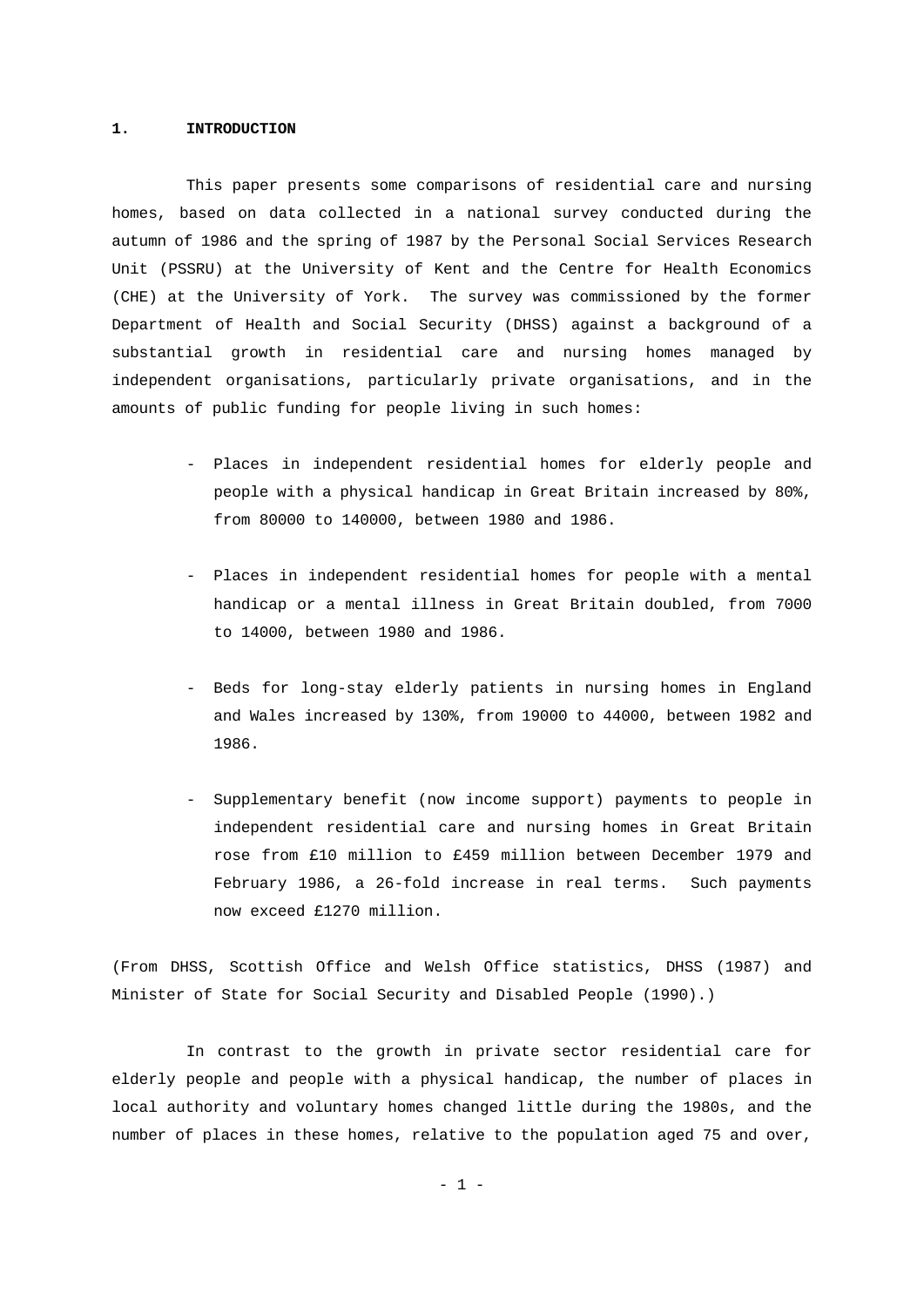declined, as shown for England and Wales in figure 1. However, figure 1 also shows that the relative number of places in all types of residential home in England and Wales remained fairly constant up to 1983, at approximately 70 places per thousand persons aged 75 and over, before increasing to over 80 places per thousand persons aged 75 and over by 1988. In nursing homes in England and Wales, the relative number of places for long-stay elderly patients grew from 6 per thousand elderly people in 1982 to 22 per thousand in 1989, as illustrated in figure 2, and accounted for nearly all of the growth in the total number of places in independent nursing homes and hospitals during this period.

#### [Figures 1 and 2 here]

 The survey was commissioned by the DHSS as one of a number of research studies into the payment of supplementary benefit (now income support) to residents and patients in independent, non-statutory residential and nursing homes, and, in particular, acted as a more detailed follow-up to a survey conducted by Ernst and Whinney in 1985 which examined the relationship between charges and costs (Ernst and Whinney, 1986). The survey was designed to examine charges to residents and patients, facilities provided by homes and the characteristics of residents and patients, and was designed to be compatible with a survey of local authority, voluntary and private residential homes for elderly people conducted by the PSSRU in 1981 and a follow-up interview survey of proprietors in one-third of the respondent private homes (see Darton, 1986). In 1988, following the PSSRU/CHE survey, a comparable survey of 42 local authority residential homes was undertaken by the Social Services Inspectorate of the Department of Health (1990).

 The PSSRU/CHE survey included residential care homes, which are registered and inspected by local authority social services departments, and nursing homes, which are registered and inspected by health authorities, and covered homes catering for elderly people, people with a mental handicap, people with a mental illness and people with a physical handicap, although over 90 per cent of nursing homes included elderly people in their clientele. The survey was conducted in a sample of 855 establishments in 17 local authority areas in England, Scotland and Wales. The design of the survey is described in Darton and Wright (1990). A purposive sampling procedure,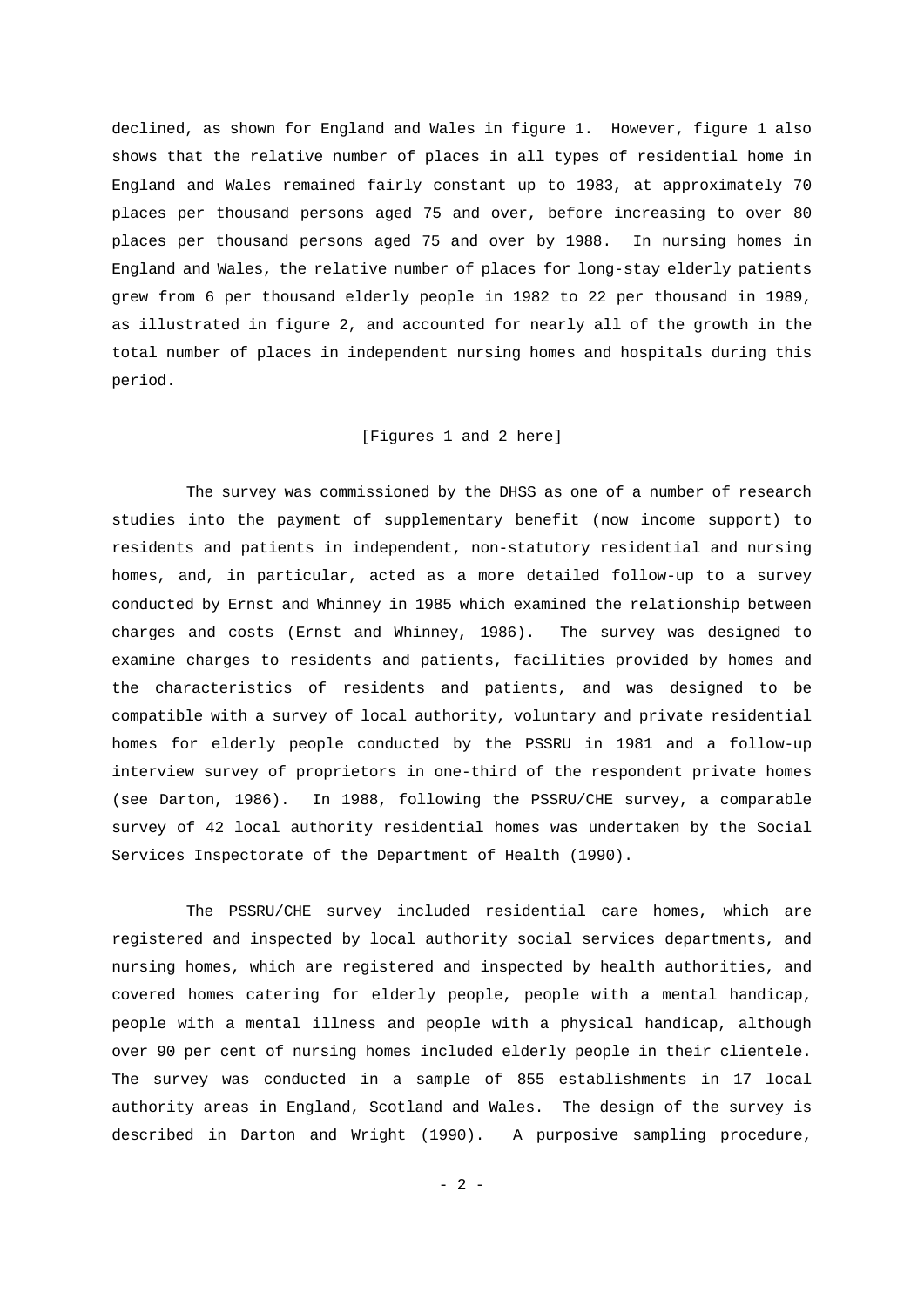including stratification by type of area, was employed for the selection of local authority areas, and health authorities falling largely within the selected local authorities were included in the sample. A two-stage approach to the sampled homes was used, in which a questionnaire was posted to the home, to be completed by the proprietor or manager, followed by a personal interview, based on the methodology of the 1981 PSSRU survey and the interview follow-up conducted in private homes. 606 establishments responded, although this total includes separate questionnaires which were received from the two separate units of one home. The overall response rate, excluding 85 homes found to be out of the scope of the survey, was 79 per cent.

 Residential care and nursing homes are regulated by the Registered Homes Act 1984, which superseded separate Acts of Parliament covering the two types of home. Residential care homes are distinguished from nursing homes in the 1984 Act as providing board and personal care only, whereas nursing homes are intended to accommodate patients requiring constant or frequent daily nursing care. However, in practice the boundary between nursing care and personal care and attention is often unclear (DHSS, 1982). Although higher average levels of disability have been found for individuals in nursing homes compared with individuals in residential care homes (Ernst and Whinney, 1986; Humphreys and Kassab, 1986), overlaps in disability levels for individuals in the different types of home occur (Power, 1989; Wade et al., 1983). Individuals in residential care homes may have levels of disability which would be more suitably catered for in nursing homes (Cooper, 1985), while individuals in nursing homes may be sufficiently fit to be catered for in residential care homes (Challis and Bartlett, 1987; Primrose and Capewell, 1986). In order to enable homes to provide personal and nursing care, and thus greater continuity of care for an individual with deteriorating health, the 1984 Act included a provision for the dual registration of homes as both residential and nursing homes.

 This paper is concerned with comparisons between nursing homes and residential homes for elderly people. At the time of the survey, few studies, with the exception of the study by Ernst and Whinney, and small-scale studies such as those by Challis with Day (1982) and Wade et al. (1983), had collected information about both residential care and nursing homes. Although the survey included nursing homes catering for elderly people, people with a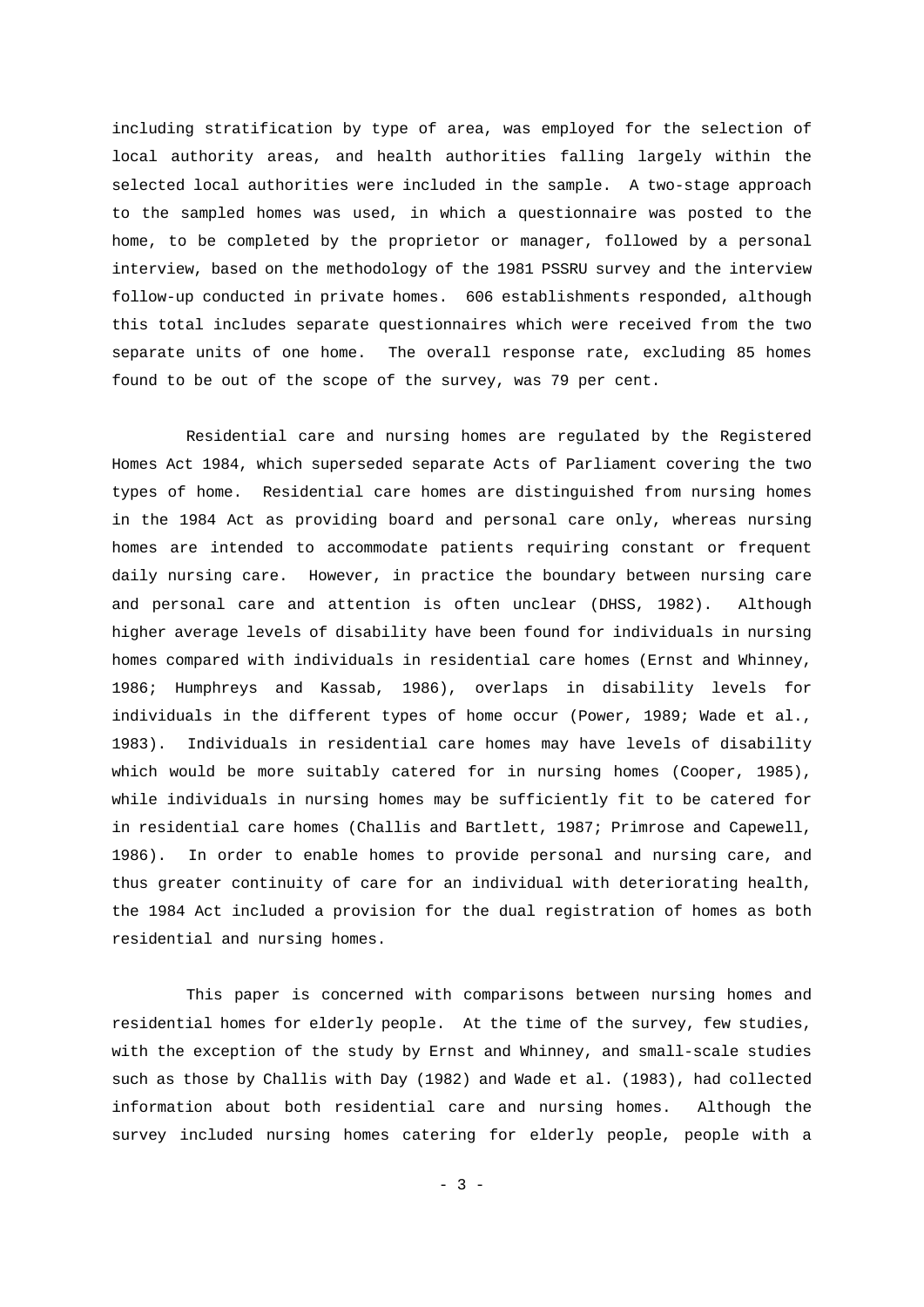mental handicap, people with a mental illness and people with a physical handicap, nearly all of the nursing homes surveyed included elderly people among their clientele, as noted above, and thus the most appropriate comparisons are with residential homes for elderly people. The initial classification of homes by client group was based on the lists of homes used to select the sample, but information collected from respondent homes indicated that a number of homes, principally residential homes for people with a physical handicap, would be more appropriately classified as principally accommodating another client group; where appropriate, homes have been reclassified accordingly. The comparisons contained in this paper cover the physical characteristics of the homes, the characteristics of residents and the charges levied, and include comparisons with the characteristics of residents in local authority homes in the 1988 study by the Social Services Inspectorate of the Department of Health. The differences between the sectors are then used to identify some policy implications for the provision of continuing care of elderly people.

#### **2. PHYSICAL CHARACTERISTICS OF THE HOMES**

 Table 1 presents information from the survey relating to the characteristics of homes.

#### [Table 1 here]

 On average, nursing homes were larger than residential homes in both the private and voluntary sectors, and voluntary homes were larger than private homes, although the variation between the sizes of voluntary homes was also greater than the variation between private homes. Mean occupancy rates in voluntary residential homes and in private and voluntary nursing homes were similar (93 to 94 per cent), but a little lower in private residential homes (89 per cent).

 The majority of private residential and nursing homes were run as small businesses, as has been reported in previous studies, for example, Phillips et al. (1988) and Challis and Bartlett (1987), and in the reviews of

 $-4$  -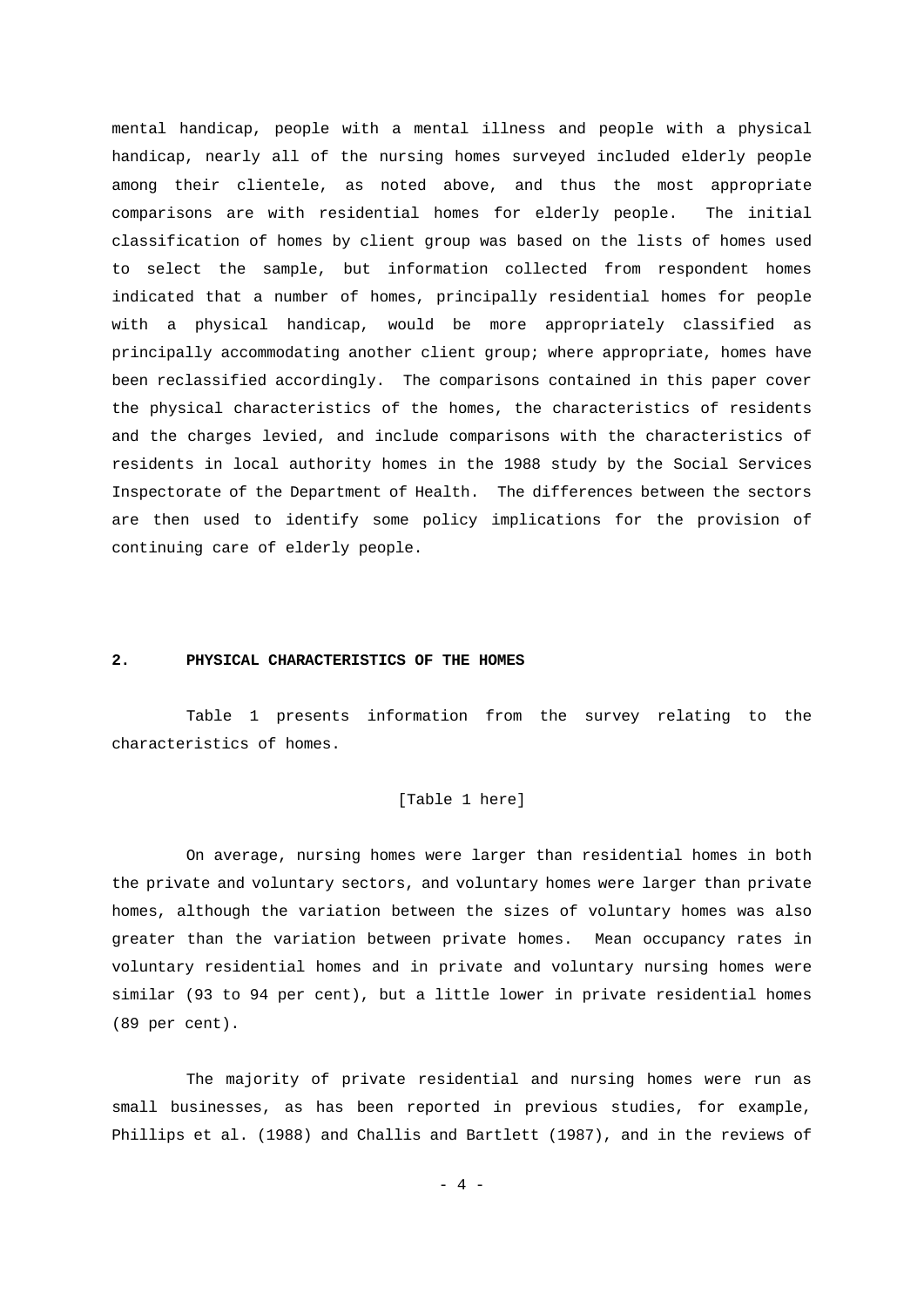private healthcare published by Laing and Buisson (1988b, 1990). Ninety-six per cent of private residential homes and 87 per cent of private nursing homes were run by proprietors who ran one or two homes. None of the private homes was run by organisations with more than 20 homes, in contrast to the voluntary sector, in which 26 per cent of residential homes were run by organisations with more than 20 homes. Two of the 15 voluntary nursing homes for which the information was available were also run by organisations with more than 20 homes.

 In both the private and the voluntary sectors, residential and nursing homes used very similar types of building, despite the greater average size of nursing homes. In the private sector just over 75 per cent of homes were formerly private residences and only a few homes were purpose-built as residential or nursing homes. In the voluntary sector, just over half the homes were formerly private residences and about 30 per cent were purposebuilt as residential or nursing homes.

 Voluntary residential and nursing homes were more likely to provide a lift or use one storey for residents or patients than private residential and nursing homes, although more problems of mobility occurred among nursing home patients than among residents of residential homes, as shown below. About one-third of private homes had no lift and used more than one storey for residents, compared with about 10 per cent of voluntary homes.

 The 1973 DHSS Building Note for residential accommodation for elderly people (DHSS, 1973) recommended that most of the beds in residential homes for elderly people should be in single rooms, with a maximum of 20 per cent in double rooms, and the Code of Practice for Residential Care (Centre for Policy on Ageing, 1984) stated that single rooms would normally be considered preferable to shared rooms and that special reasons should apply if more than two people occupied a room. Two DHSS circulars issued in 1986 (DHSS, 1986a, 1986b) emphasised that the design recommendations related principally to new buildings, and indicated that no specific ratio of single to double rooms was appropriate in every case, although the second circular also reminded registration authorities of the recommendations in the Code of Practice concerning the occupancy of bedrooms by more than two people. There are no specific recommendations for bedroom sizes in nursing homes (Laing and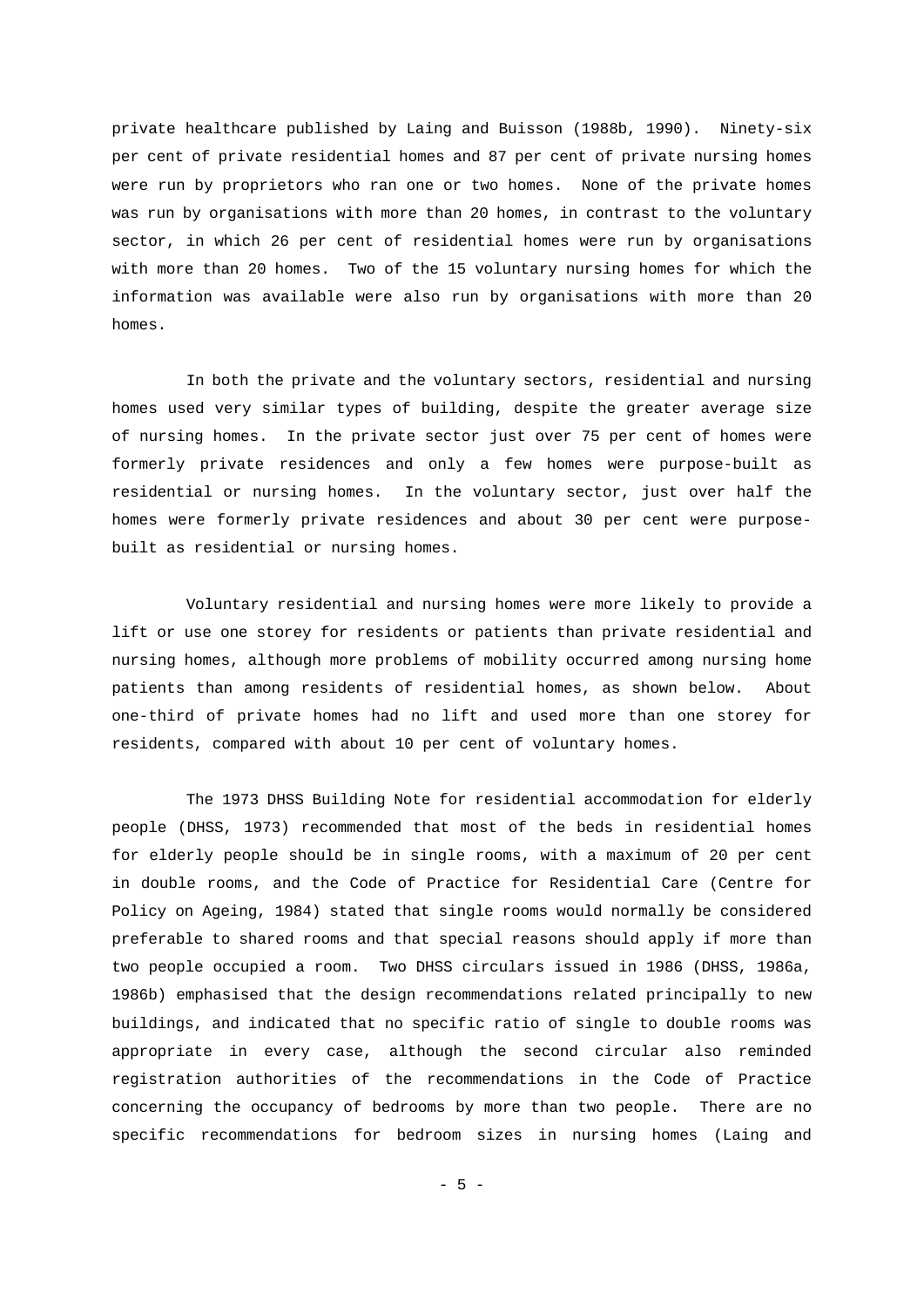Buisson, 1988a), and about a quarter of the beds in nursing homes were in rooms with three or more beds, compared with about 15 per cent of the beds in residential homes. In the private sector, residential and nursing homes had similar proportions of beds in single bedrooms, but in the voluntary sector residential homes had a greater proportion of beds in single bedrooms than nursing homes. Among both residential and nursing homes, voluntary homes had a greater proportion of beds in single bedrooms and fewer beds in double bedrooms than homes in the private sector.

 All residential homes provided one or more common rooms for residents, and nearly all provided one or more dining rooms. Nearly all nursing homes provided one or more common rooms, but fewer provided dining rooms, particularly in the private sector, in which only 58 per cent of homes had dining rooms. In nursing homes catering for patients with relatively high levels of disability, a dining room may only be accessible to a minority of patients and therefore not be provided by the owners of the home.

#### **3. CHARACTERISTICS OF RESIDENTS AND PATIENTS**

 Tables 2 and 3 present information from the survey relating to the characteristics of residents and patients. Table 2 also contains comparative information about residents in 42 local authority homes included in the 1988 study by the Social Services Inspectorate of the Department of Health (1990).

[Table 2 here]

#### **3.1. Personal Characteristics**

 Overall, 80 per cent of people in the independent residential homes and in nursing homes were female, although private nursing homes had a greater proportion of females and voluntary nursing homes had a greater proportion of males. Seventy-four per cent of residents in the survey of local authority homes were female. The average ages of residents in residential care were similar to those of patients in private nursing homes, but patients in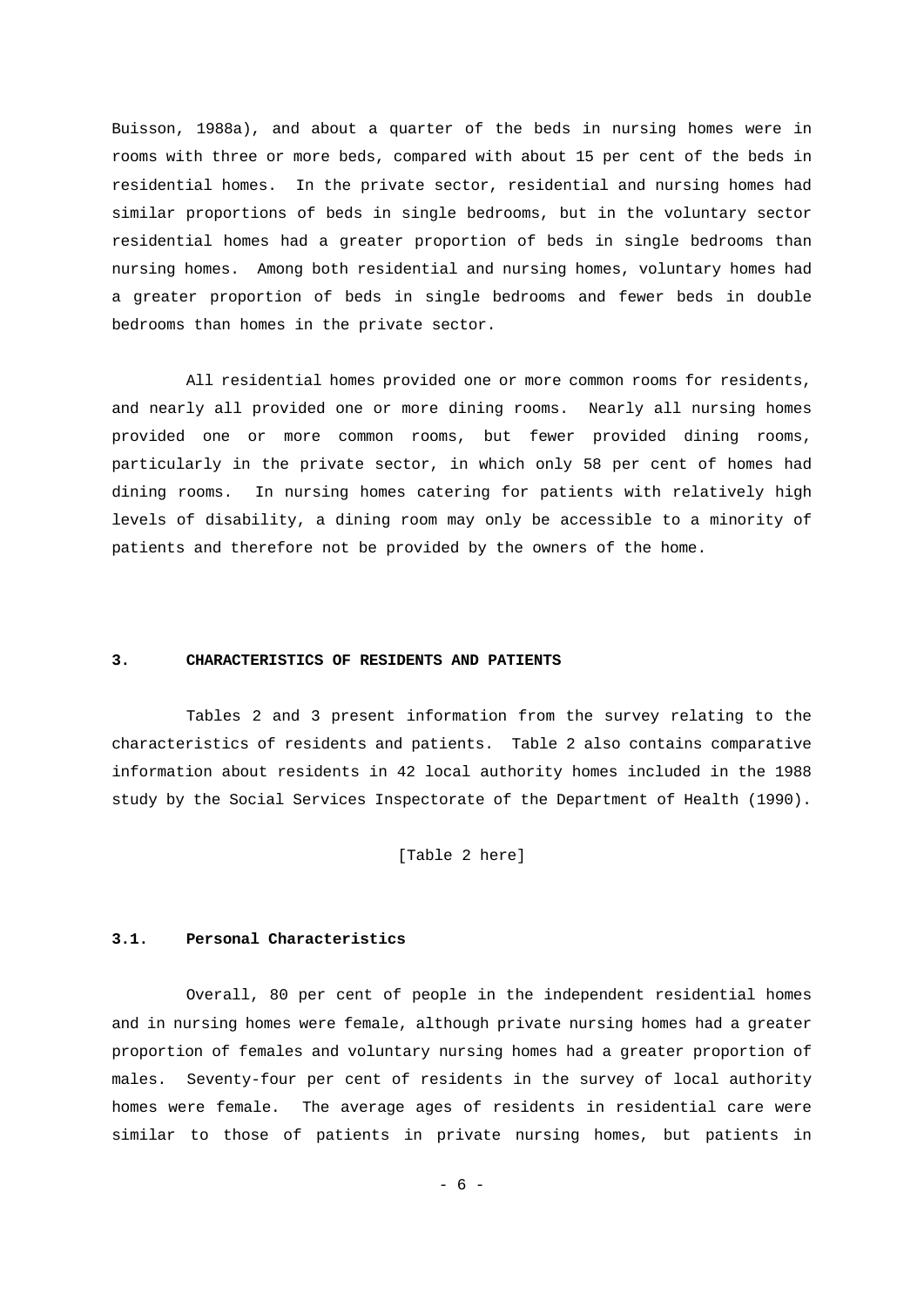voluntary nursing homes tended to be younger. Males tended to be younger than females in all types of independent home, particularly in nursing homes. In private nursing homes the average age of male patients was 76 years, compared with 84 years for female patients, and in voluntary nursing homes the average ages of male and female patients were 59 years and 74 years respectively.

#### **3.2. Length of Stay**

 Mean lengths of stay were substantially shorter for residents in private homes than in voluntary homes. In the private sector the mean length of stay in residential homes was 21 months, compared with 25 months in nursing homes, a statistically significant difference (p < 0.001), although the difference is due to a larger proportion of private residential homes registered in 1985 and 1986, just before the survey. In the voluntary sector the mean lengths of stay were 52 months and 49 months in residential and nursing homes respectively. The average length of stay for residents in local authority homes lay between that for private and voluntary homes.

#### **3.3. Source of Admission**

 Nursing homes had a higher proportion of former hospital patients than residential homes, and private homes had a higher proportion of former hospital patients than voluntary homes for both residential and nursing homes. Conversely, residential homes had a higher proportion of people previously living at home than nursing homes, and voluntary homes had a higher proportion of people previously living at home than private homes. Among individuals who had been living at home, a higher proportion of residents in residential homes had been living alone. The distribution of sources of admission for residents in local authority homes was similar to that for residents in private residential homes.

#### **3.4. Dependency Characteristics**

As noted in the introduction to this paper, previous studies have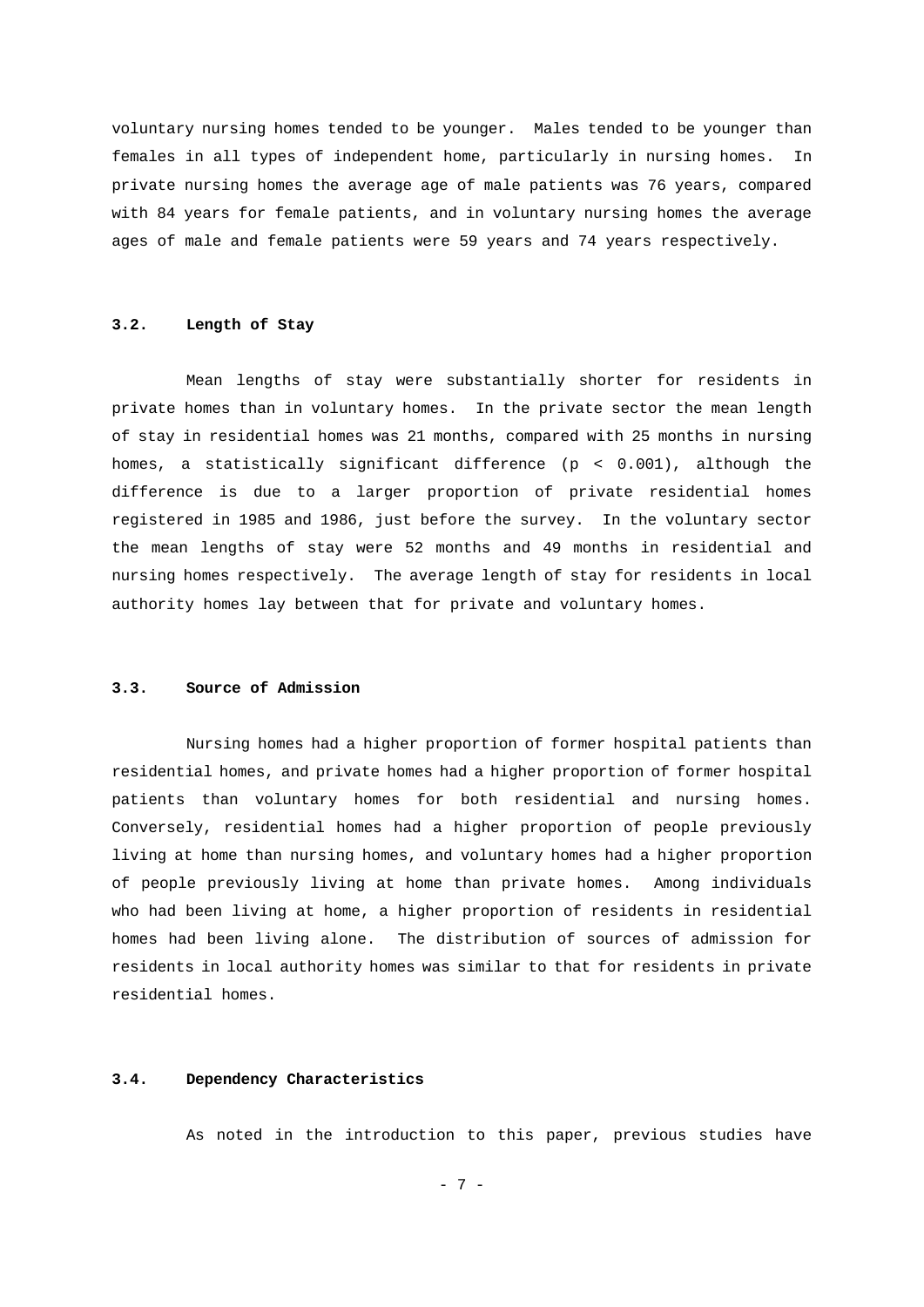reported overlaps in disability levels for individuals in residential and nursing homes, and similar overlaps were found for the homes included in the survey. However, overall levels of dependency were substantially higher among patients in nursing homes than among residents in independent residential homes, and residents in voluntary homes tended to be less dependent than residents in private homes, the difference between private and voluntary homes being larger among residential homes than for nursing homes. Differences between nursing homes and residential homes were greater for levels of physical disability, incapacity in self-care tasks and levels of incontinence than for levels of mental confusion or antisocial behaviour, although levels of confusion were significantly higher among patients in private nursing homes than among residents of private residential homes, and antisocial behaviour was significantly more prevalent in voluntary nursing homes than in voluntary residential homes. To summarize:

- 14% of private and 17% of voluntary nursing home patients could walk at least 200 yards outdoors, compared with 36% of people in private and 45% in voluntary residential homes.
- 22% of private and 19% of voluntary nursing home patients were chair- or bedfast, compared with 4% of people in private and 3% in voluntary residential homes.
- 15% of private and 21% of voluntary nursing home patients needed assistance with all six self-care tasks, compared with 5% of people in private and 4% in voluntary residential homes.
- 38% of nursing home patients were incontinent, compared with 19% of people in private and 16% in voluntary residential homes.
- 63% of private and 43% of voluntary nursing home patients were mildly or severely confused, compared with 48% of people in private and 38% in voluntary residential homes.

 Levels of physical disability, incontinence and confusion among residents of the local authority homes in the study conducted by the Social Services Inspectorate were intermediate to those recorded for private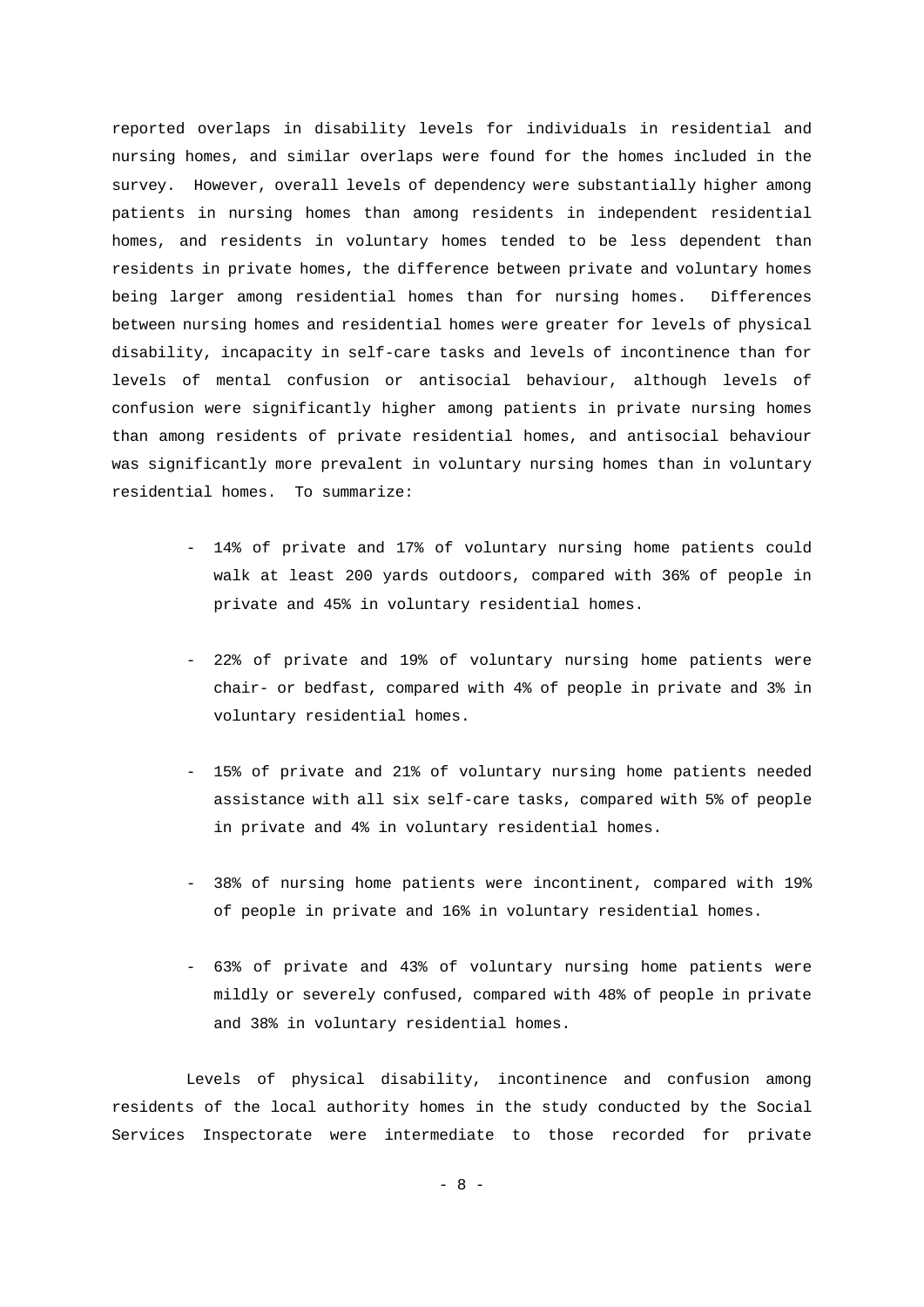residential and private nursing homes, while the levels of antisocial behaviour reported were substantially higher than in private residential or nursing homes. However, the proportions of individuals in local authority homes recorded as requiring assistance with self-care tasks were generally similar to those recorded for private residential homes. In the 1981 PSSRU survey of residential homes, residents in private homes and local authority homes had similar levels of dependency in terms of physical abilities, continence and mental state, and were more dependent than residents in voluntary homes (Darton, 1984). The increase in the relative level of dependency among residents of local authority homes compared with residents of private homes between the 1981 survey and the 1986 PSSRU/CHE survey is consistent with the changes in levels of provision illustrated in figure 1.

 The differences in overall levels of dependency among residents and patients in private and voluntary residential and nursing homes are summarized in table 2. The DHSS classification is based on mobility, continence, mental state (confusion), and the capacity for self-care in washing, bathing, dressing, feeding and using the toilet, and was originally developed for the 1970 Census of Residential Accommodation (DHSS, 1975). The classification is defined in Davies and Knapp (1978). Sixty-nine per cent of patients in private nursing homes and 63 per cent of patients in voluntary nursing homes were classified as appreciably or heavily dependent, compared with 41 per cent of residents in private residential homes and 29 per cent of residents in voluntary residential homes.

 The Index of Independence in Activities of Daily Living (Katz et al., 1963, 1970) is based on six functions: bathing, dressing, toileting, transfer, continence and feeding. The amended version of the Index of ADL is designed to provide an approximation to the classification of physical disability used by the Audit Commission (1985), as follows:

#### **Amended Index of ADL Audit Commission**

 No dependent functions Less than moderate Dependent in bathing only moderate 1-4 dependent functions, can transfer and feed Severe Dependent in transfer or feeding very severe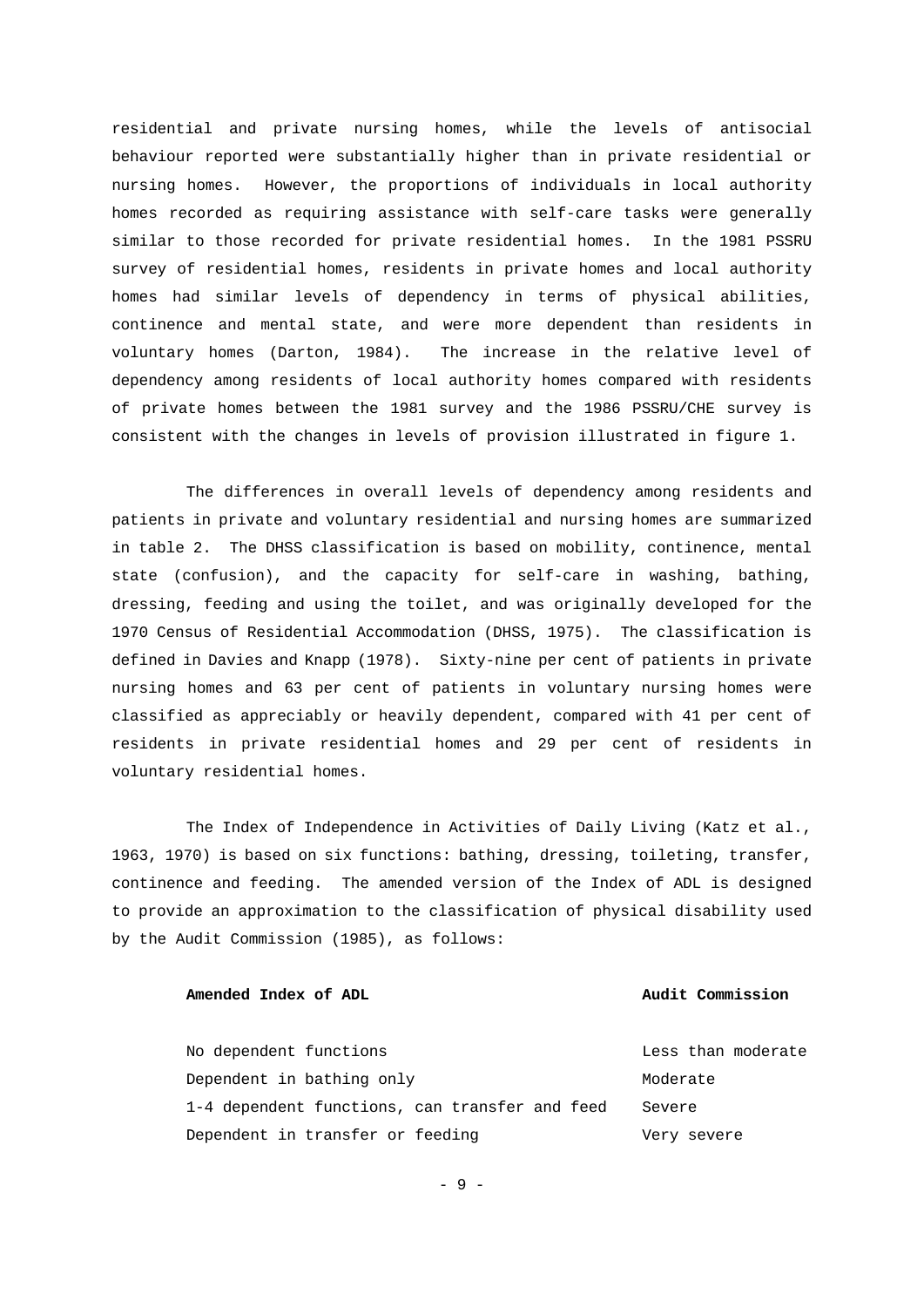Individuals in the very severe category would be likely to require 24 hour nursing care and individuals in the severe category would be likely to require residential care in the absence of an adequate package of community care, while the majority of individuals in the moderate category could be cared for in their own homes, given appropriate support. The Index of ADL only provides an approximation to the classification used in the Audit Commission study and, in particular, does not include abilities to perform domestic tasks or take account of the availability of appropriate support in the community. In addition, the Index of ADL and the Audit Commission classification do not take account of behaviour disorder or dementia, although the Audit Commission report recognises that individuals with these characteristics may be judged to require residential or other forms of institutional care. However, given these caveats, the figures in table 2 suggest that alternative forms of provision might be suitable for a proportion of residents in residential homes, and for a smaller proportion of nursing home patients. Furthermore, 35 per cent of residents in private residential homes and 53 per cent of residents in voluntary residential homes were mentally alert and not disruptive and, at most, only required assistance with bathing, and the corresponding proportions for nursing homes were 17 per cent for private homes and 28 per cent for voluntary homes. In contrast, individuals who were dependent in transferring or feeding, or who were dependent in one to four other functions and who suffered mild or severe confusion or exhibited disruptive behaviour, accounted for 64 per cent of private nursing home patients, 55 per cent of voluntary nursing home patients, 36 per cent of residents in private residential homes and 24 per cent of residents in voluntary residential homes.

#### **3.5. Financial Support**

 As shown in table 3, about 50 per cent of the residents in residential and nursing homes received financial support from supplementary benefit. Approximately 40 per cent of residents in private and voluntary residential homes and private nursing homes financed their care from their own private means, but in voluntary nursing homes only 22 per cent paid the charges from their own finances, while 28 per cent of residents were reported to be financed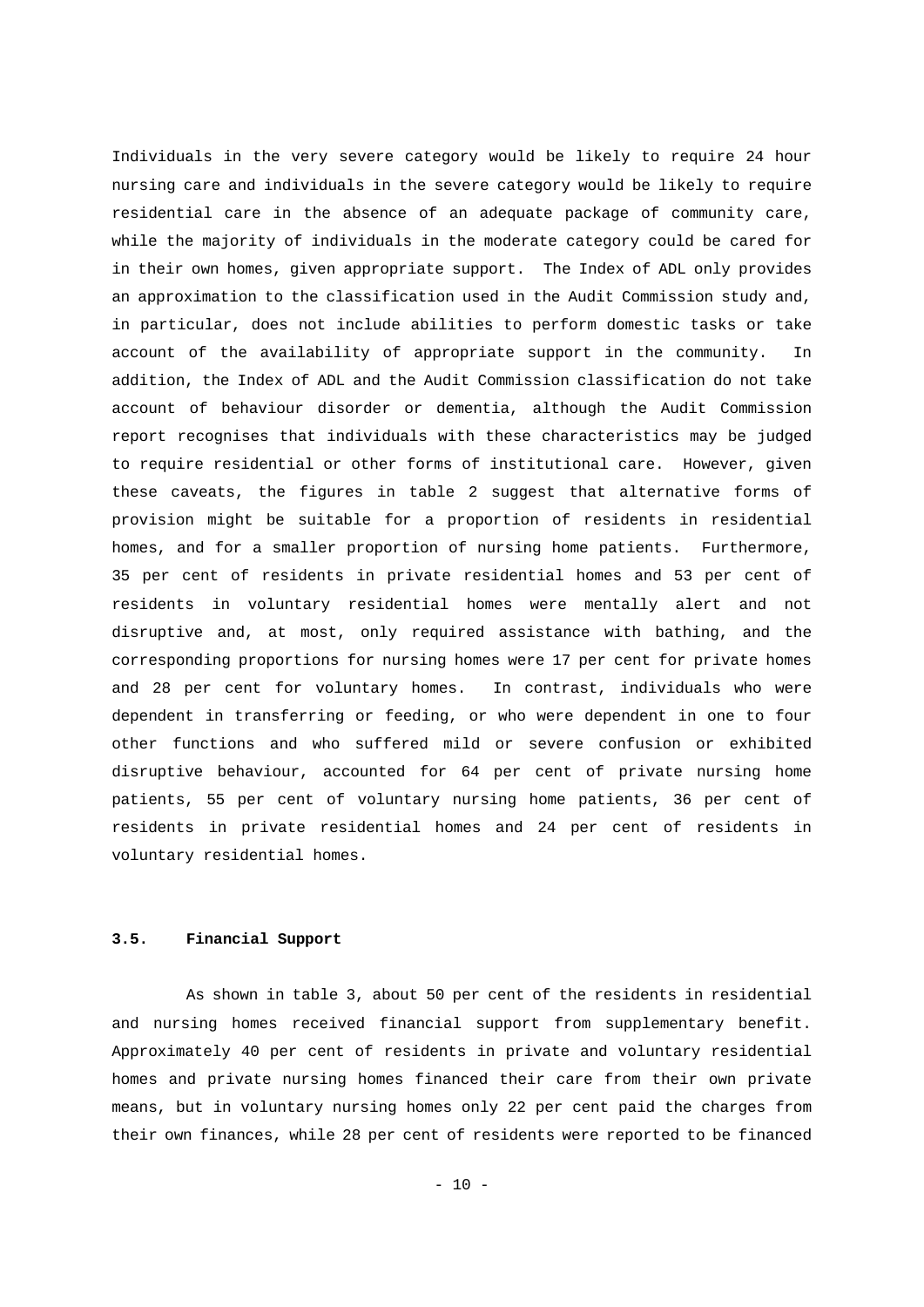by a local authority or a health authority, although for England and Wales the corresponding figures were 29 per cent and 9 per cent respectively.

[Table 3 here]

#### **4. CHARGES TO RESIDENTS AND PATIENTS**

#### **4.1. Average Weekly Charges**

 Table 4 shows the average charges to residents and patients in the homes in the survey. At the time of the survey the supplementary benefit board and lodging limits for elderly people were £125 per week for residential care homes and £170 per week for nursing homes outside London, and £17.50 per week higher in the Greater London area (Secretary of State for Social Services, 1987).

#### [Table 4 here]

 Mean charges to residents were higher in private than in voluntary residential homes, and were higher in private than in voluntary nursing homes in London, although the number of patients in voluntary nursing homes in London was relatively small. Mean charges in nursing homes were higher than in residential homes, as would be expected from the relative levels of supplementary benefit board and lodging allowances as well as the legal requirement that nursing homes employ qualified nursing staff. Staffing ratios in nursing homes were also higher than in residential homes (Darton and Wright, 1990).

 For residents supported by supplementary benefit alone, without topping up by other organisations or individuals, mean charges exceeded the corresponding supplementary benefit allowances in private residential homes and in private and voluntary nursing homes, but mean charges for such residents in voluntary residential homes fell below the supplementary benefit allowances, particularly outside London.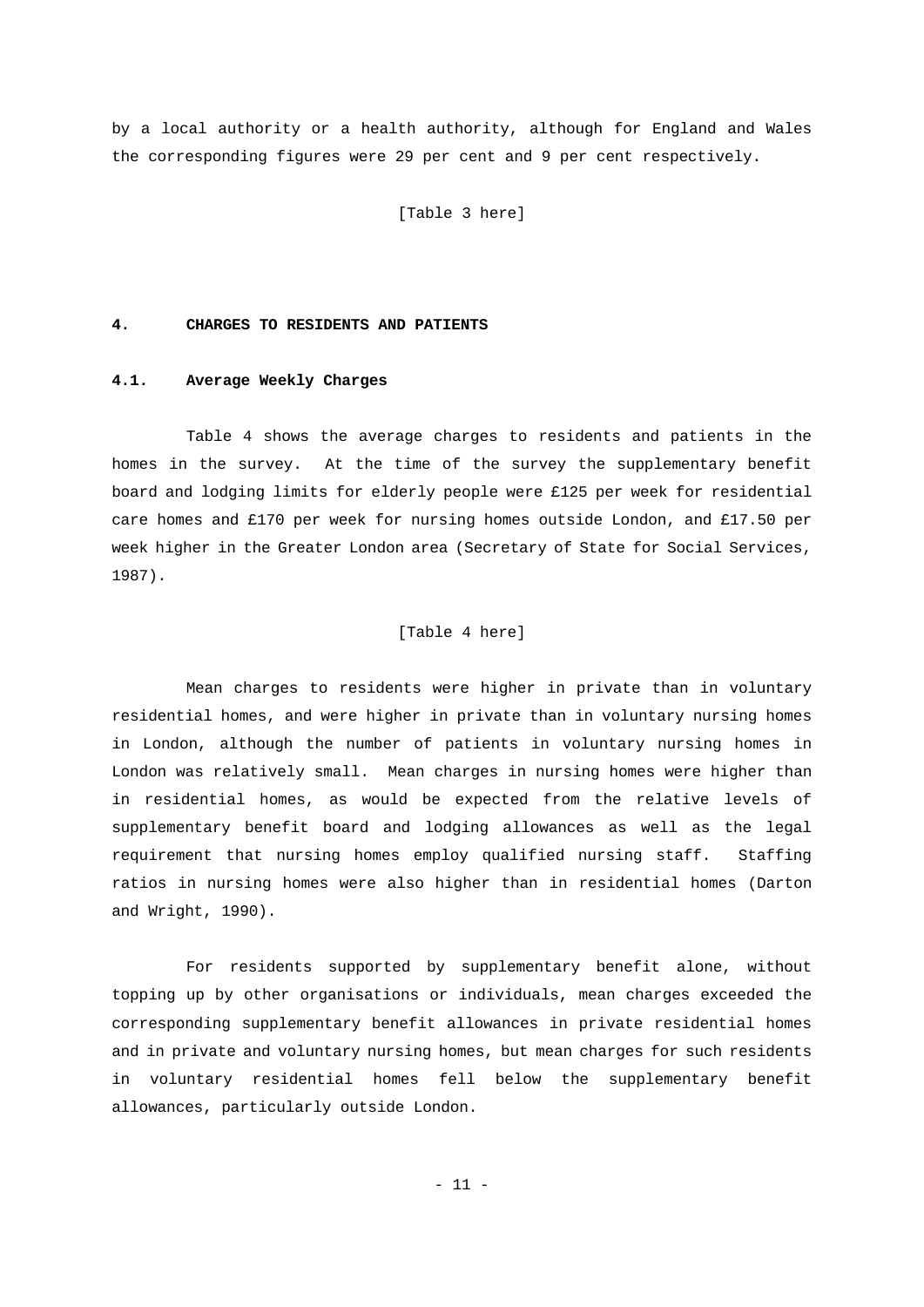Mean charges were higher for residents supported privately than for those supported by supplementary benefit alone in private residential homes and in private and voluntary nursing homes. Mean charges to residents supported by supplementary benefit with topping up were higher than for those receiving supplementary benefit alone, with the exception of private nursing homes.

 In private nursing homes patients in single bedrooms tended to pay the highest charges, but in private residential homes mean charges to residents occupying bedrooms of different sizes were very similar. In voluntary residential homes mean charges to residents occupying single or double bedrooms were very similar, but mean charges were higher for larger bedrooms, due to higher charges for larger bedrooms in a small number of homes and, outside London, higher overall charges in voluntary homes which had larger bedrooms.

 In residential homes, mean charges were higher for more dependent residents. In private nursing homes outside London there was little difference in the mean charges to patients with lower or higher levels of dependency, and in voluntary nursing homes mean charges were slightly higher for less dependent patients. In private nursing homes in London mean charges were higher for less dependent patients, although the number of patients in such homes was relatively small, and the difference does not reach the 5 per cent level of statistical significance.

#### **4.2. Factors Associated with Variations in Charges**

 The comparisons in table 4 present the mean charges for the different categories of one variable at a time. However, such analyses do not take account of joint relationships between different variables. For example, the mean charges to residents and patients supported by private means in private residential homes and private nursing homes were higher than the mean charges to residents and patients supported by supplementary benefit without topping up by other organisations or individuals, and residents and patients supported by private means were more likely to occupy single bedrooms (Darton et al., forthcoming). However, in private residential homes mean charges to residents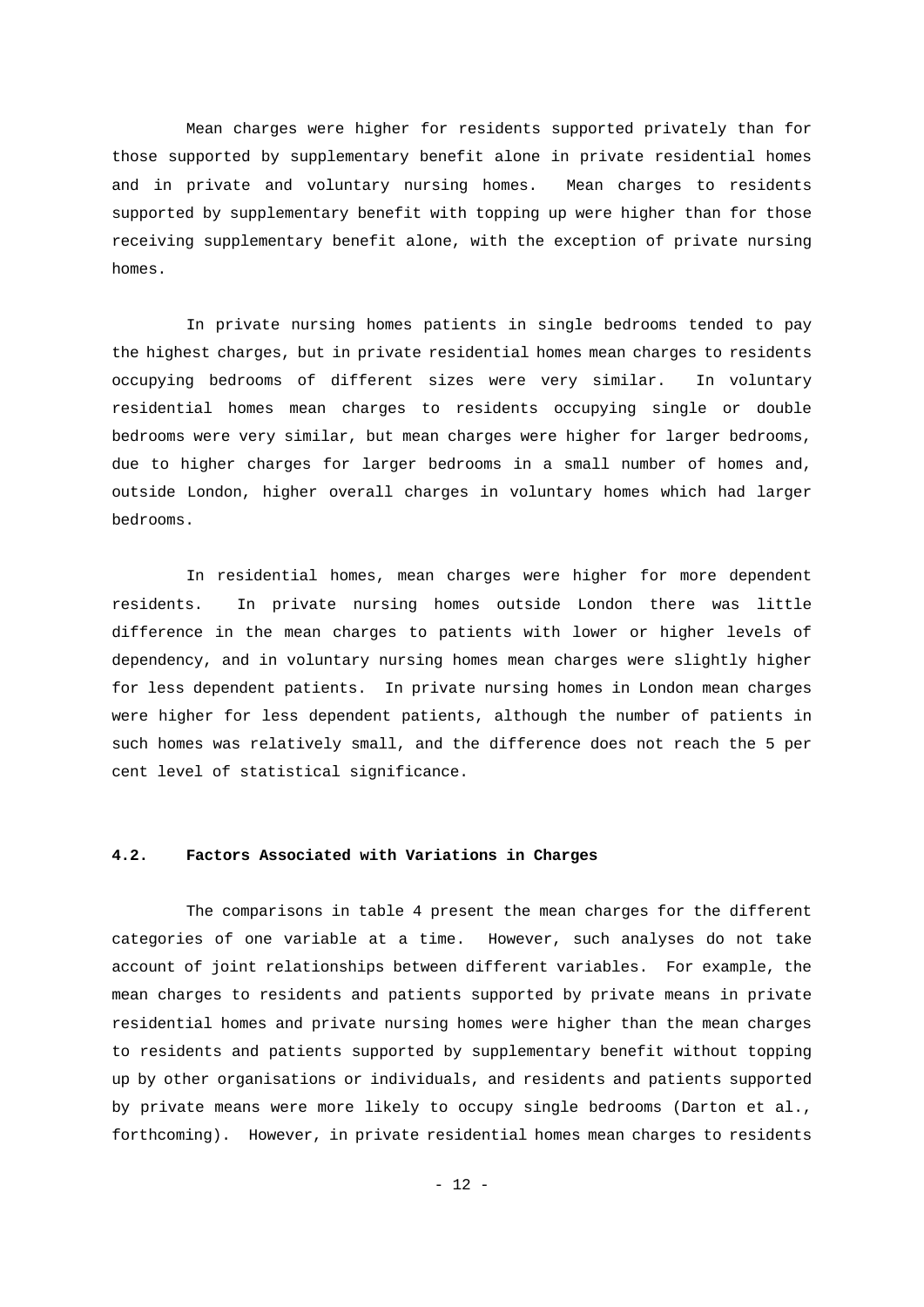occupying bedrooms of different sizes were very similar. In order to take account of the joint effects of different variables on charges, this section presents multiple regression analyses of the factors associated with variations in charges.

 The 1981 PSSRU survey provided information for analyses of the variations in the costs of local authority homes (Darton and Knapp, 1984, 1986), and, together with the interview follow-up, it also provided information for analyses of the factors associated with variations in the charges of private homes (Judge, 1986; Judge et al., 1986). The theoretical bases for cost and charge functions are discussed by Knapp (1981) and Judge (1986). In each case the purpose is to develop a statistical model of the relationship between the cost of providing a service, or the charge made for the service, and the outputs of the service and the prices of the resources employed. Various factors relating to the characteristics of homes, the characteristics of residents or patients and the characteristics of the areas in which the homes are situated will have implications for the costs of providing care, and hence the level of charges to residents or patients, and these factors can be included in the statistical model. As in the 1981 survey, the survey of private and voluntary residential care and nursing homes did not collect information about the final outputs for residents or patients (Davies and Knapp, 1981), and thus the analyses do not allow for variations between homes in the psychological well-being and the quality of life of the residents or patients.

 Judge (1986) notes that the characteristics of homes likely to influence charges include capacity and throughput, the design and physical characteristics of the home, management and staffing arrangements, product characteristics, and financial factors.

 For the analyses presented in this paper, capacity was measured by the number of beds currently available for residents and patients, and the square of the number of beds currently available was included to examine whether a non-linear, U-shaped relationship existed between charges and the size of homes, which would demonstrate economies of scale for larger homes. Throughput was measured by the occupancy of the home on the survey date, and also by resident/patient turnover. In order to reduce the influence of very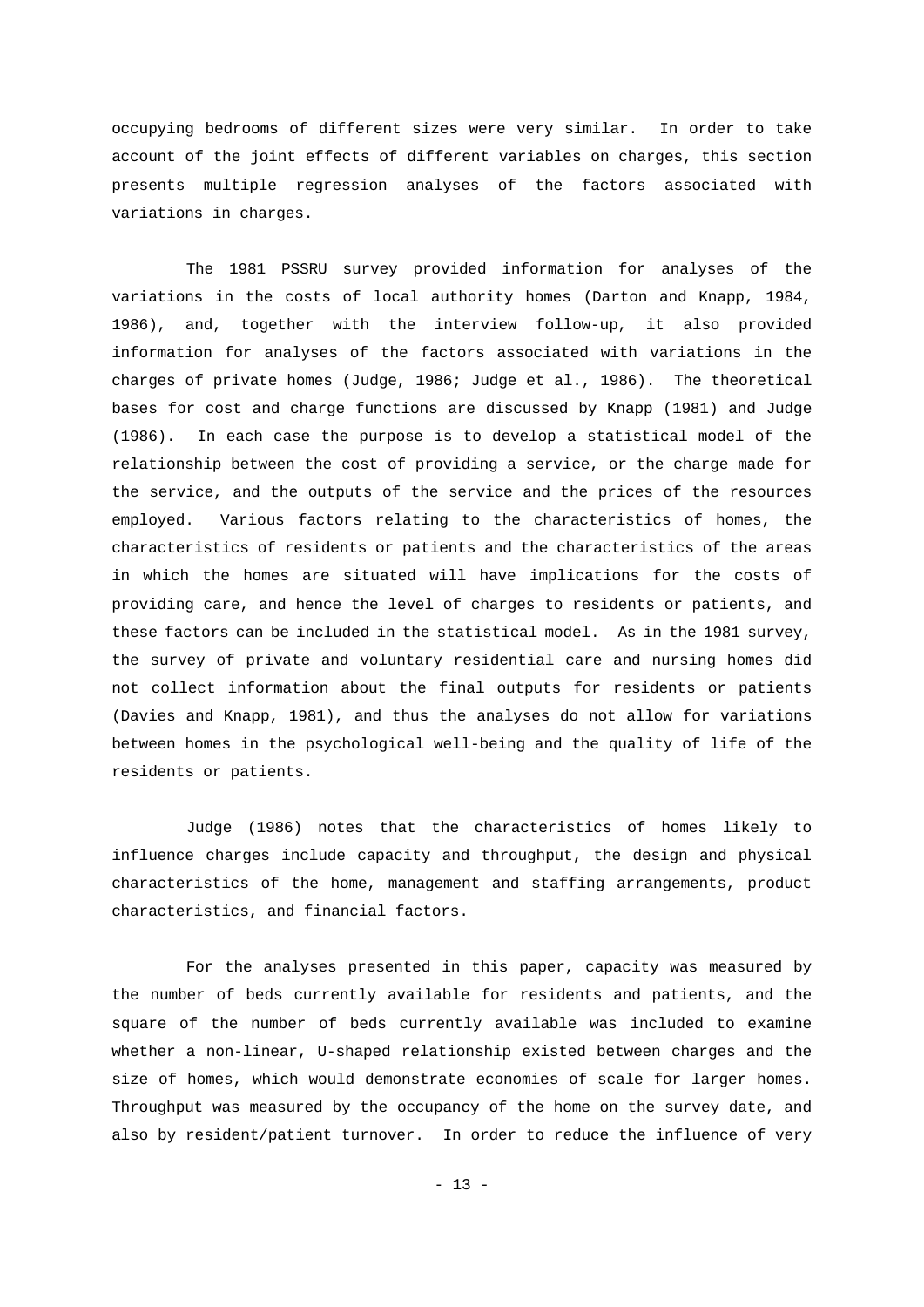high levels of turnover, the logarithm of each turnover variable was used in the analysis.

 The design and physical characteristics examined in the analyses included whether the home was a purpose-built residential or nursing home, the proportion of beds in single bedrooms, whether the home either provided a lift for residents or patients or all accommodation for residents or patients on a single floor.

 Product characteristics include the types of care and extra services provided to residents or patients and to non-residents. A variable identifying whether the home provided services to non-residents of the home was included in the analyses. No direct measure of the quality of care could be obtained in the survey but, in a separate exercise, registration officers were asked to supply a simple overall rating of various aspects of the quality of the environment within the homes. However, this information was not obtained from all the health and local authorities included in the survey. In order not to eliminate too many cases from the analyses, the relationship between charges and these variables has been examined by comparing the residuals from the initial analyses, that is, the unexplained part of the charges, with these variables in a second-stage regression analysis.

 In order to take account of homes for elderly people providing services for several groups of residents or patients, with potential differences in charges to individuals in the different groups, the analyses for residential homes included variables identifying whether the home was registered for or catered for clients other than elderly persons, and the analyses for nursing homes included the variable identifying whether the home catered for clients other than elderly persons. In addition, a variable identifying dual registered homes, which would be likely to have different charges for different groups of clients, was also included.

 Characteristics of staff examined in the analyses included the proportion of nursing and care staff who had nursing qualifications and the proportion who had social work qualifications, and whether or not the proprietors or managers had nursing or social work qualifications.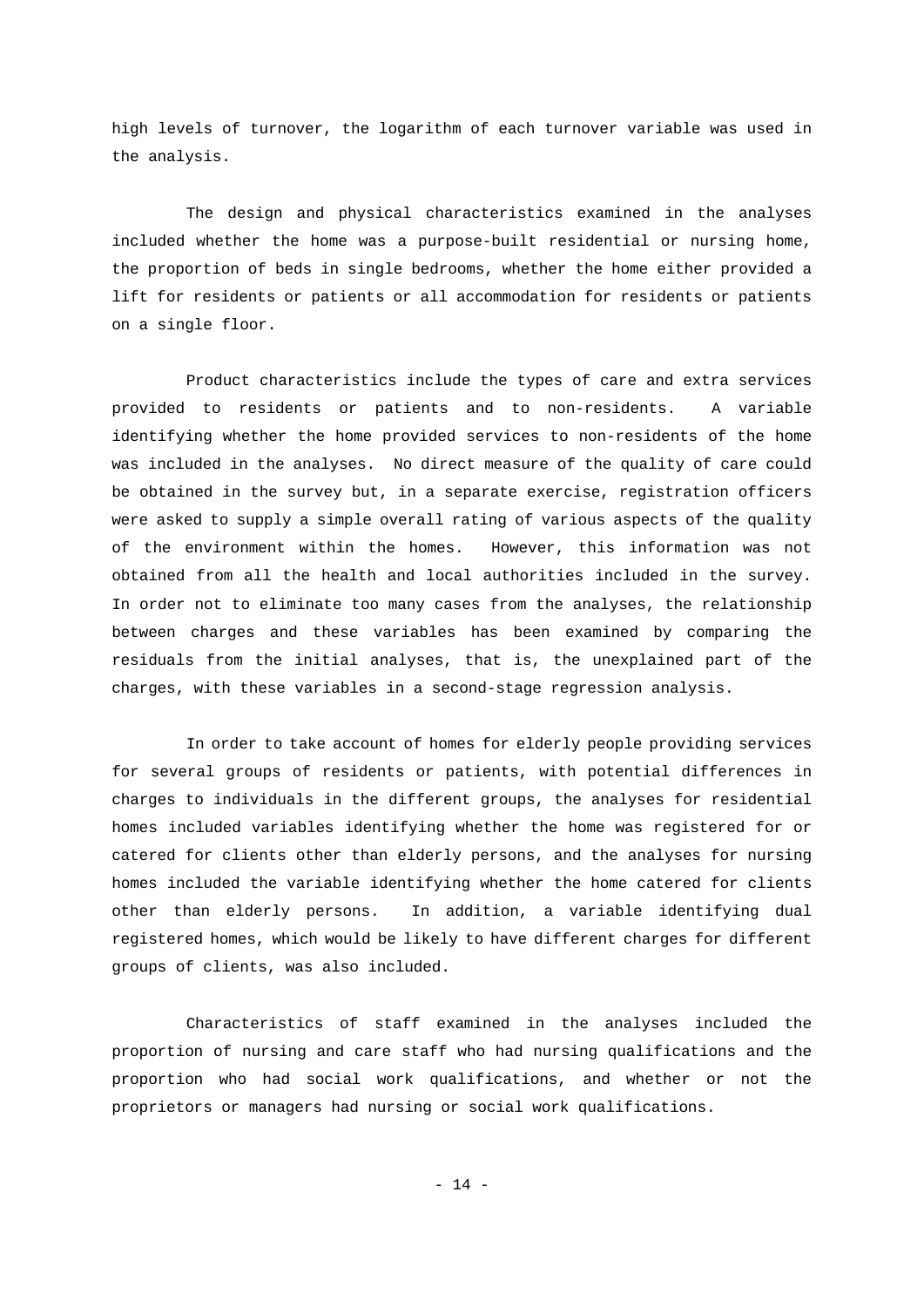Management factors included in the analyses included the relative proportion of proprietors among the total number of staff, including proprietors, of the home, whether the home was the only home run by the proprietors or organisation, and whether the proprietors or managers lived in or near the home. For private homes, the greater involvement of proprietors in the day-to-day running of the home, with less reliance on paid staff, may be expected to be negatively related to charges.

 Financial factors examined in the analyses relating to the particular circumstances of the home, as distinct from general area-related factors, included variables aimed at capturing the financial burden on the proprietors or organisation running the home. The factors examined included the time the organisation had run the home, whether the home had been inherited, whether the home had been acquired with a private loan or mortgage, probably at a favourable interest rate, and whether recent alterations had been made to the accommodation, with a probable need to increase borrowing. The logarithm of the length of time the organisation had run the home was used in the analysis in order to reduce the influence of very large values of the corresponding untransformed variable.

 Resident characteristics examined included the proportion of residents or patients supported by different sources of finance, the proportion of more dependent residents or patients, and whether the home accommodated both male and female residents or patients or just one sex. Dependency was measured using the classification developed for the 1970 Census of Residential Accommodation, described above, with appreciably or heavily dependent residents or patients being classified together as dependent. In addition, the proportions of residents or patients with severe confusion, behaviour problems, symptoms of anxiety, or symptoms of depression were also included in the analyses.

 Area factors which were likely to be related to the levels of costs of inputs for homes, and hence their charges, were included in the analyses, as follows: population sparsity, female economic activity rate, the unemployment rate, household income, an index of dwelling prices, the average dwelling price, and the level of car ownership in the population. However, with the exception of population sparsity, these variables were only available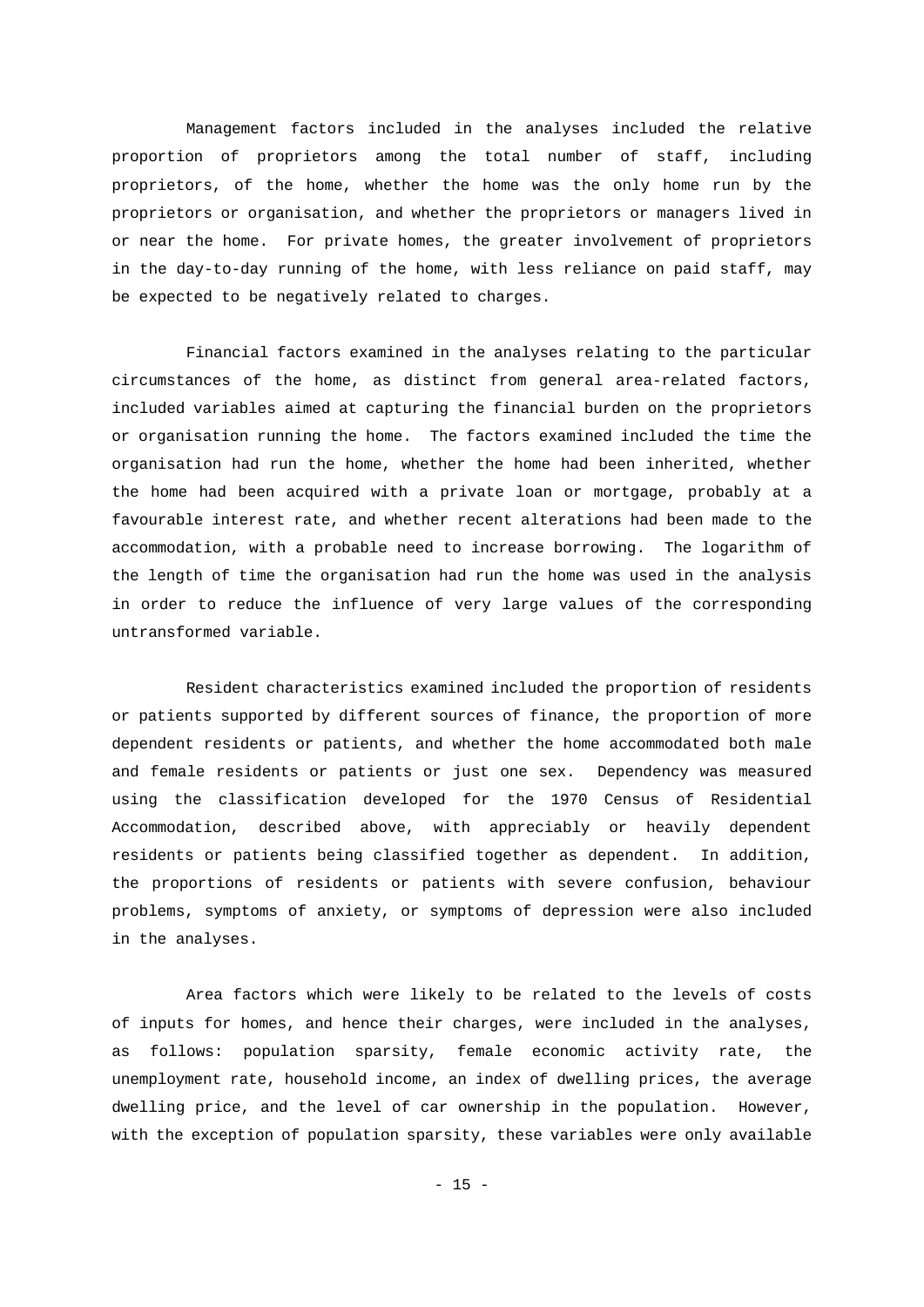for larger areas than local authority areas. Some were available for standard regions, and others were available for local authority areas outside Greater London but only for Greater London as a whole. In addition, the variation of charges between the standard regions covered by the survey was also examined, using dummy variables for the different regions, except the North region.

 The dependent variable in the regression equations was defined as the mean charge to the residents or patients in the home on 31st October 1986. Detailed definitions of the independent variables tested in the regression equations are given in Darton et al. (forthcoming).

 Table 5 summarises the results of the regression analyses. Separate analyses have been undertaken for private and voluntary homes after initial analyses showed a clear difference between private and voluntary homes for elderly people and people with a mental illness. In order to capture the differences between private and voluntary homes, a substantially increased set of variables, allowing for interaction effects, would have to be examined in the analyses, and the number of cases available was not sufficient for such analyses. No results are presented for voluntary nursing homes because too few cases were available for analysis. Variables were retained in the equations if the t test of statistical significance for the associated regression coefficient reached the 0.05, or 5 per cent, level of significance. As noted above, missing information for the assessments by registration officers necessitated using a two-stage approach for the analyses. The increase in the number of cases reported in table 5 for the second stage compared with the first is due to missing information in variables not included in the first stage of the analysis, and therefore not included in the calculation of the residual mean charge.

#### [Table 5 here]

 For private residential homes, mean charges were positively related to resident dependency and to the proportion of residents supported by private means, and were higher in Scotland than elsewhere. Mean charges were negatively related to the proportion of residents supported by supplementary benefit without topping up by other organisations or individuals, and were lower in homes with a high proportion of proprietors relative to the total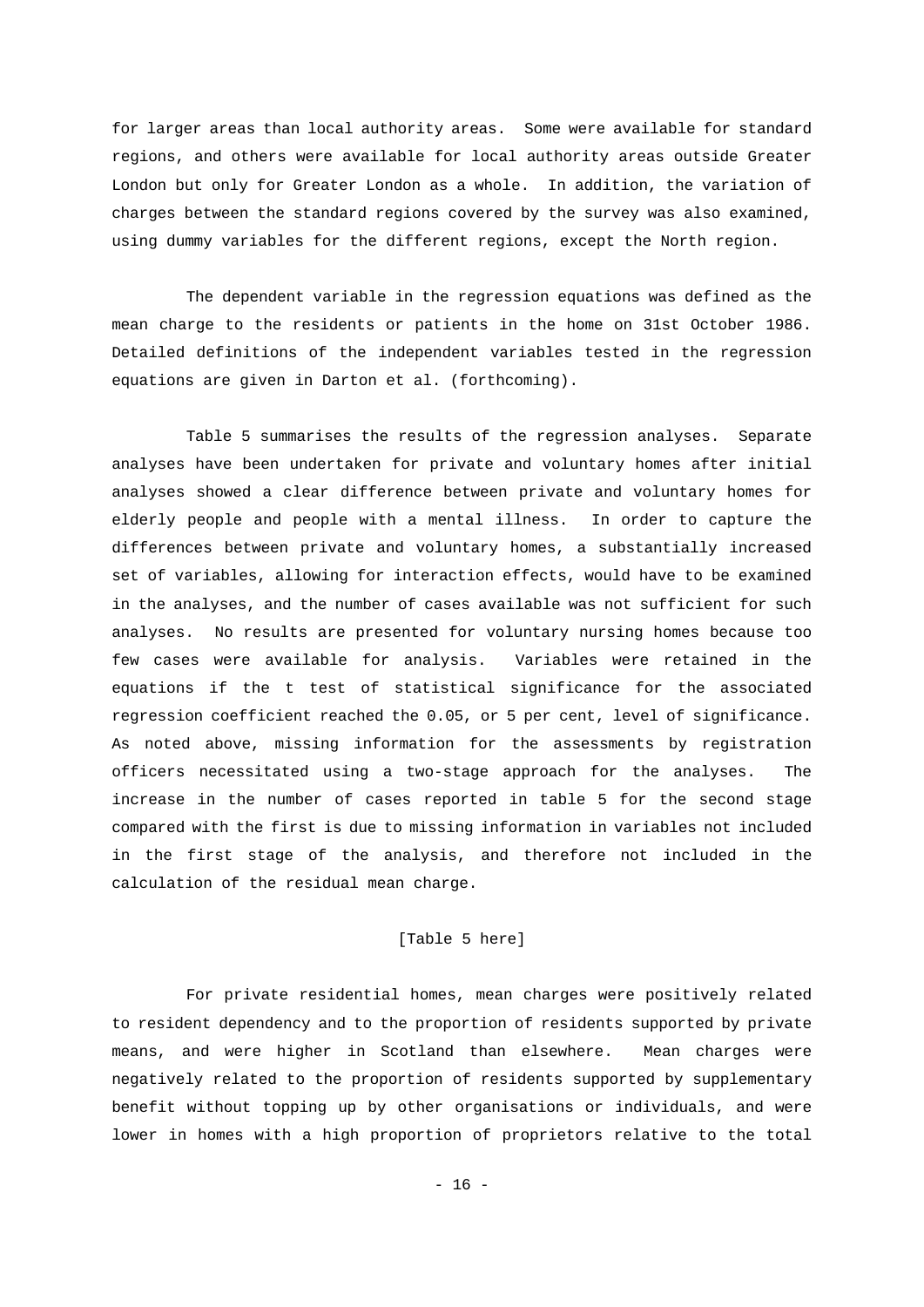number of staff or which had been in operation under the current management for longer, and in areas with higher rates of unemployment and, due to a negative correlation with unemployment, higher levels of car ownership. Excluding the area variables from the analysis introduced the dummy variables representing Greater London, with a positive coefficient, and Wales and the West Midlands, with negative coefficients, and excluded Scotland, but the overall explanatory power of this equation was poorer than that presented in the table. In the regression of the unexplained component of the mean charge on the registration officer assessment variables, 9 per cent of the variation in the residual component could be explained by the assessment of the physical condition of the home and the relationship between the home and the registering authority, although the latter variable was inversely related to the mean charge.

 For voluntary residential homes, mean charges were higher for homes which accommodated a higher proportion of residents supported by supplementary benefit with topping up and for dual registered homes, and were lower in homes in Wales and the South East, outside London. There was no significant relationship between the residuals from the regression equation and any of the registration officer assessment variables.

 For private nursing homes, mean charges were higher in areas of low unemployment, and were lower for dual registered homes than for homes registered as nursing homes only. Excluding the unemployment rate from the equation introduced the dummy variables for Greater London and for the South East, with positive coefficients, but also excluded the variable identifying dual registered homes, and the resulting equation had much poorer explanatory power. Twenty-seven per cent of the residual component of the mean charge could be explained by the assessment of the physical condition of the home.

#### **5. DISCUSSION**

 The information presented in this paper clearly indicates that, while all residential and nursing homes cared for people with a wide range of disabilities, it is possible to identify a certain degree of specialisation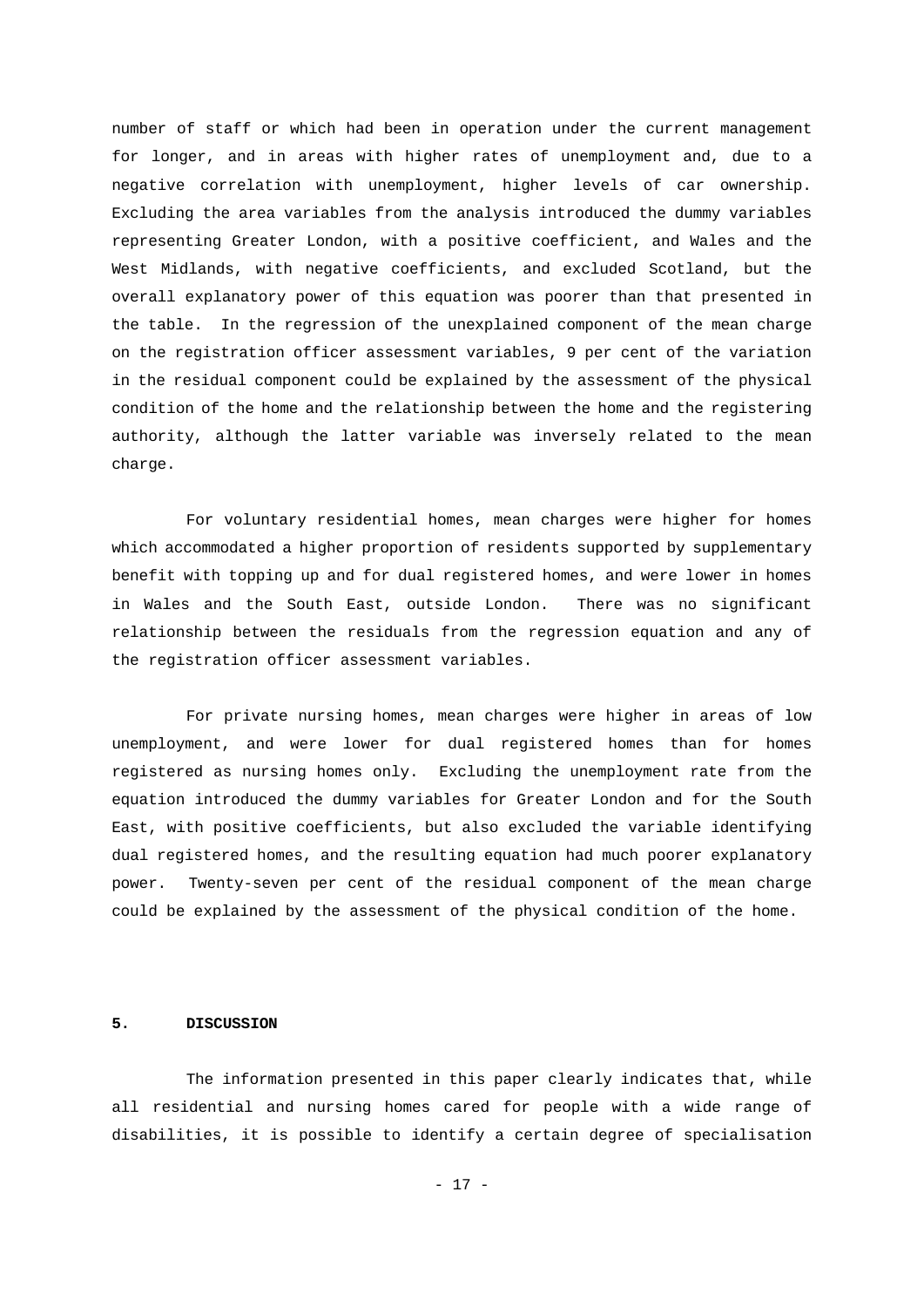within each sector. Nursing homes, especially those in the private sector, cared for a greater proportion of severely disabled people than residential homes and, within the residential care sector, local authority homes cared for a greater proportion of severely disabled people than homes in the independent sector, while private residential homes cared for a higher proportion of severely disabled people than voluntary homes. Thus, the present array of facilities would appear to provide a spectrum of care which could meet the different levels of dependency found in the population of elderly people, rather than just one or two types of care.

 As noted in the introduction to this paper, there have been several discussions of the overlap in the levels of disability of residents in continuing care facilities for elderly people. This overlap has sometimes been interpreted as a sign of 'misplacement' or the inefficient use of resources; for example, the response of the Social Care Association (1988) to the report of the Wagner Committee (1988) stated that 'many residents at present in care homes would in other circumstances be in nursing homes', while Challis and Bartlett (1987) and Primrose and Capewell (1986) indicated that a sizeable minority of nursing home patients may be sufficiently fit to be in residential homes. In turn, the Audit Commission (1985) considered that the apparently high proportion of independent people accommodated in local authority homes indicated 'inappropriate placement', and an inefficient use of resources if such people could be supported equally effectively at home at lower cost.

 However, there are perfectly good reasons for people with similar levels of disability receiving different forms of care. First, some people might, for personal reasons, prefer one form of care to another. Second, continuity of care is often an important consideration. Thus, some people may enter or be placed in nursing homes when their disability is not severe, in anticipation of the need for more intensive care as age and frailty increase. Similarly, people who become more disabled in residential care may be maintained there because that is now their home, and a move to a nursing home, for example, could be distressing. Third, the level of disability is only one of a number of factors influencing the choice of care.

The importance of continuity of care has long been recognised.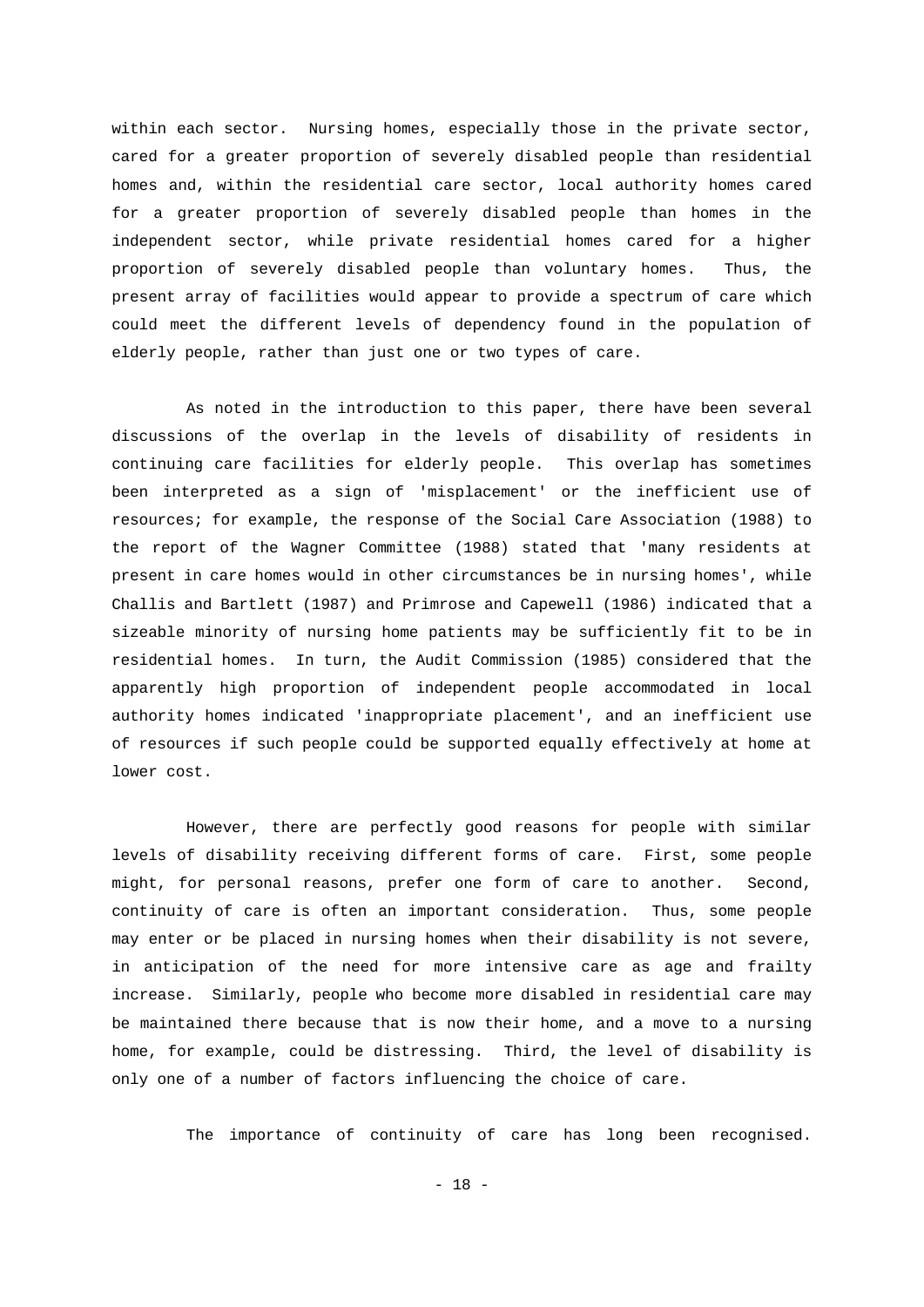Primrose and Capewell (1986) noted how nursing homes provided opportunities for more intensive care to be delivered as their patients became older and more dependent. The Wagner Committee recommended that the registration and inspection system for residential and nursing homes should be united, instead of being split between health and local authorities, in order to facilitate and encourage continuity of care. The development of dual registration of homes for residential and nursing care has also contributed to this aim, although such homes form only a small proportion of total provision. For example, about 6 per cent of independent sector places were in dual registered homes in 1988 (Laing and Buisson, 1988b), and a disproportionate number of these places were in the voluntary sector.

 The factors which govern the choice people make to enter residential or nursing home care are complex. These include not only an elderly person's perception of his or her ability to cope, but also the abilities of carers to provide continued care and professional opinion about risk due to depression or confusion, the risk of falls, indications of self-neglect and social isolation (Bradshaw and Gibbs, 1988). In a study by Neill et al. (1988), the decision to enter local authority residential care was based on personal feelings about coping with increasing disability and anticipation of further deterioration, the loneliness of living alone, unsatisfactory housing accommodation in some cases and, in other cases, a wish to avoid burdening exhausted caregiving relatives or to move away from hostile relationships.

 The new arrangements stemming from the National Health Service and Community Care Act 1990 should encourage the careful placement of people in appropriate forms of care. The implications of these arrangements may be to place an increasing burden on residential homes or to increase the transfer of people from one home to another. If more people are maintained in their own homes, rather than entering independent or local authority residential care, those who do enter care are likely to be moderately or severely disabled. Under the new arrangements, local authority residential care, which currently accommodates a relatively larger proportion of severely disabled people, will be less likely to be used than private or voluntary residential care because it suffers a relative cost disadvantage. Consequently, the pressure to take more dependent people will fall primarily on the independent sector, primarily on private homes. In turn, owners of private residential homes will have an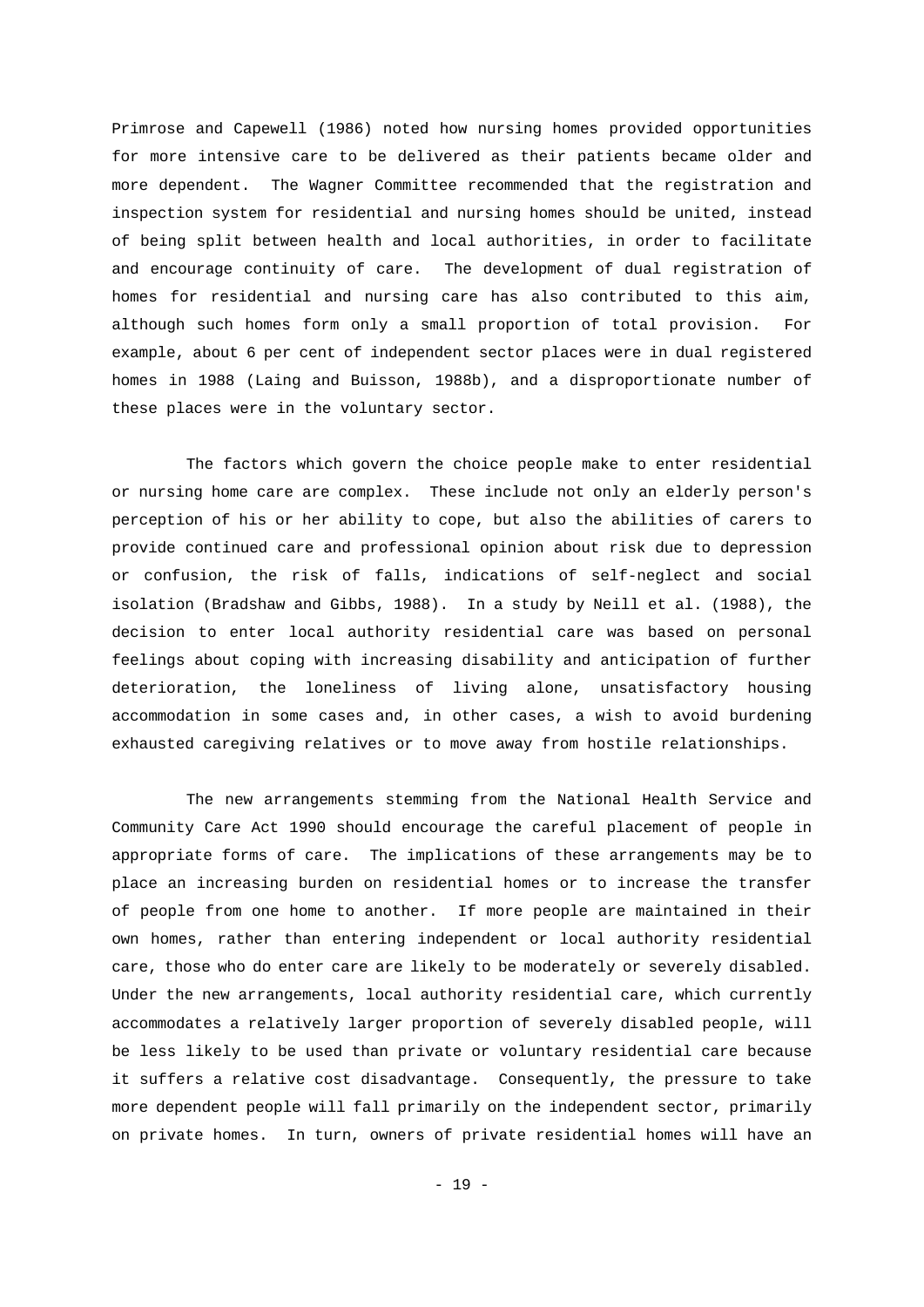incentive to charge higher fees, to contemplate dual registration, to convert from residential to nursing home care, or to transfer their most dependent residents to nursing home care. Thus, if continuity of care is to be achieved, there will be a need to expand nursing home or similar care unless residential homes are able to maintain larger proportions of very frail elderly people.

 There are two further implications if the supply of residential places is reduced. First, choice will be restricted. Second, local authorities, in collaboration with health authorities, will have to maintain more elderly people in their own homes at levels of disability which will require an intensity and mix of services which they have rarely delivered in the past.

 The continuing care of elderly people which previously was shared by residential and nursing homes and hospitals will come under close review in the next year or so, with mounting pressure to provide more places in nursing homes. The evidence from the PSSRU/CHE survey has indicated that the present spectrum of facilities in the independent and public sectors provides opportunities for consumer choice, continuity of care and appropriate payments for residents accommodated. The loss of any part of that spectrum could place heavy financial and organisational pressures on community care. Therefore, considerable attention needs to be given to the whole system of continuing care for elderly people before any present element is reduced or eliminated.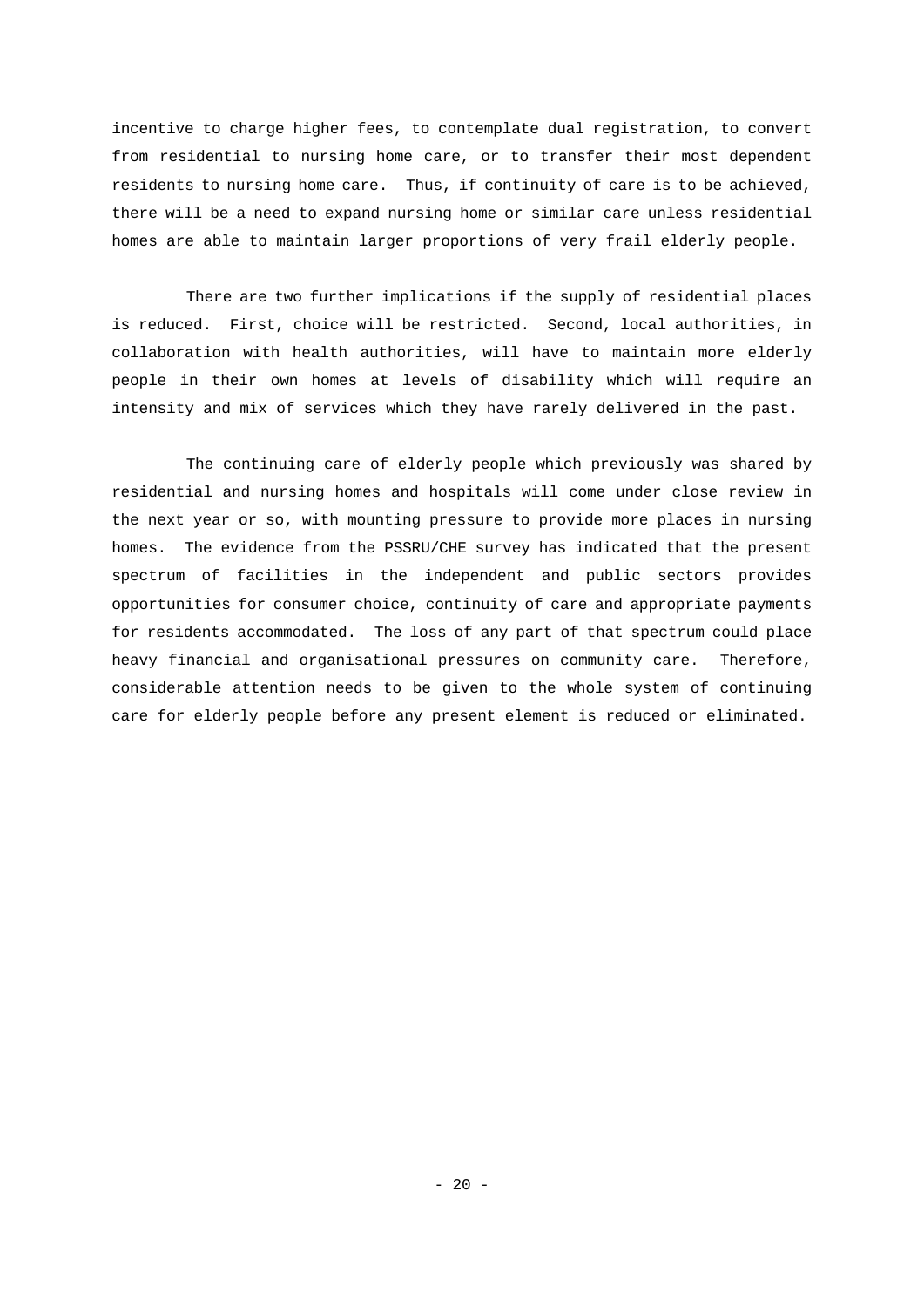#### **ACKNOWLEDGEMENTS**

 The survey was funded by the former Department of Health and Social Security, and the Social Services Inspectorate of the Department of Health gave permission for the use of the data on local authority homes. Responsibility for the paper is the authors' alone. Sheila Jefferson and Eileen Sutcliffe at the University of York were responsible for organising the fieldwork and data preparation for the survey. Finally, without the cooperation of proprietors and managers of residential and nursing homes, the study would not have been possible, and their willingness to participate is gratefully acknowledged.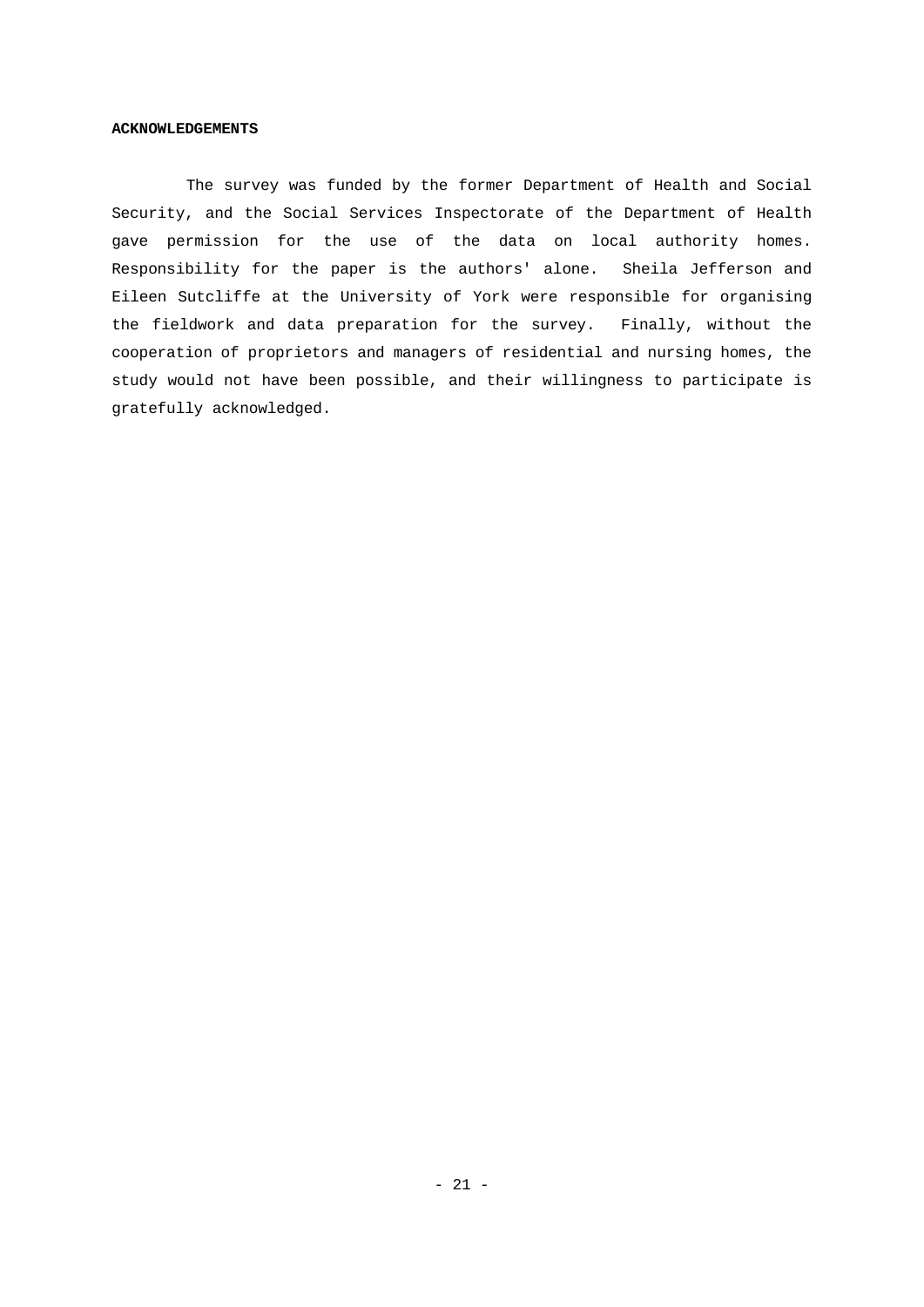#### **REFERENCES**

- AUDIT COMMISSION (1985) Managing Social Services for the Elderly More Effectively. London: HMSO.
- BRADSHAW, J. and GIBBS, I. (1988) Public Support for Private Residential Care. Aldershot: Avebury.
- CENTRE FOR POLICY ON AGEING (1984) Home Life: A Code of Practice for Residential Care. Report of a Working Party Sponsored by the Department of Health and Social Security. London: Centre for Policy on Ageing.
- CHALLIS, L. and BARTLETT, H. (1987) Old and Ill. Private Nursing Homes for Elderly People. Age Concern Institute of Gerontology Research Paper No. 1. Mitcham: Age Concern England.
- CHALLIS, L. with DAY, P. (1982) Private and Voluntary Residential Provision for the Elderly. Report of an Exploratory Study of Residential and Nursing Homes in the City of Bath. Centre for the Analysis of Social Policy, University of Bath.
- COOPER, M. (1985) The Growth of Private Residential Care in North East Essex - Its Impact on Plans for Local Authority Provision. Social Services Department, Essex County Council.
- DARTON, R. (1984) Trends 1970-81. In Laming, H. et al. Residential Care for the Elderly: Present Problems and Future Issues. Discussion Paper No. 8. London: Policy Studies Institute.
- DARTON, R.A. (1986) Methodological Report of the PSSRU Survey of Residential Accommodation for the Elderly, 1981. PSSRU Discussion Paper No. 422. Personal Social Services Research Unit, University of Kent at Canterbury.
- DARTON, R. and KNAPP, M. (1984) The Cost of Residential Care for the Elderly: The Effects of Dependency, Design and Social Environment. Ageing and Society, **4**, Part 2, 157-183.
- DARTON, R. and KNAPP, M. (1986) Factors Associated with Variations in the Cost of Local Authority Old People's Homes. In Judge, K. and Sinclair, I. (eds) Residential Care for Elderly People. London: HMSO.
- DARTON, R., SUTCLIFFE, E. and WRIGHT, K. (forthcoming) Private and Voluntary Residential and Nursing Homes: A Report of a Survey by the Personal Social Services Research Unit and the Centre for Health Economics. Personal Social Services Research Unit, University of Kent at Canterbury.
- DARTON, R. and WRIGHT, K. (1990) The Characteristics of Non-Statutory Residential and Nursing Homes. In Parry, R. (ed.) Research Highlights in Social Work 18. Privatisation. London: Jessica Kingsley Publishers.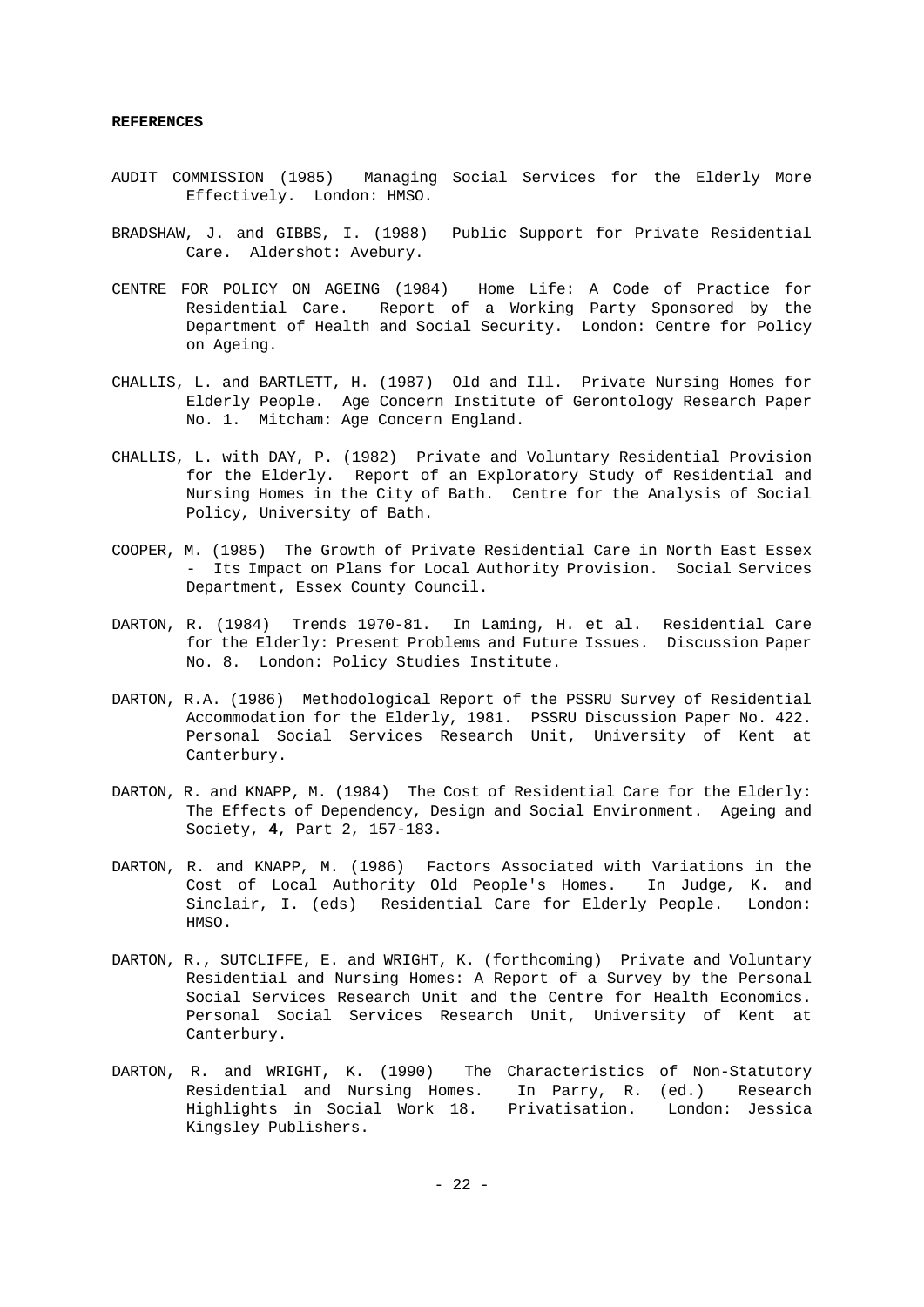- DAVIES, B. and KNAPP, M.R.J. (1978) Hotel and Dependency Costs of Residents in Old People's Homes. Journal of Social Policy, **7**, Part 1, 1-22.
- DAVIES, B. and KNAPP, M. (1981) Old People's Homes and the Production of Welfare. London: Routledge and Kegan Paul.
- DEPARTMENT OF HEALTH AND SOCIAL SECURITY (1973) Local Authority Building Note Number 2. Residential Accommodation for Elderly People. London: HMSO.
- DEPARTMENT OF HEALTH AND SOCIAL SECURITY (1975) The Census of Residential Accommodation: 1970. I. Residential Accommodation for the Elderly and for the Younger Physically Handicapped.
- DEPARTMENT OF HEALTH AND SOCIAL SECURITY (1982) A Good Home. A Consultative Document on the Registration System for Accommodation Registered under the Residential Homes Act 1980.
- DEPARTMENT OF HEALTH AND SOCIAL SECURITY (1986a) Residential Homes Guidance on Standards of Accommodation. LAC(86)1.
- DEPARTMENT OF HEALTH AND SOCIAL SECURITY (1986b) Registration of Residential Homes. LAC(86)6.
- DEPARTMENT OF HEALTH AND SOCIAL SECURITY (1987) Public Support for Residential Care. Report of a Joint Central and Local Government Working Party (Chairman: Mrs J. Firth).
- DEPARTMENT OF HEALTH SOCIAL SERVICES INSPECTORATE (1990) Towards a Climate of Confidence. Report of a National Inspection of Management Arrangements for Public Sector Residential Care for Elderly People.
- ERNST AND WHINNEY (1986) Survey of Private and Voluntary Residential and Nursing Homes for the Department of Health and Social Security. London: Ernst and Whinney.
- HUMPHREYS, H.I. and KASSAB, J.Y. (1986) An Investigation into Private Sector Nursing and Residential Home Care for the Elderly in North Wales. Journal of the Royal College of General Practitioners, **36**, No. 292, 500-503.
- JUDGE, K. (1986) Value for Money in the British Residential Care Industry. In Culyer, A.J. and Jönsson, B. (eds) Public and Private Health Services: Complementarities and Conflicts. Oxford: Basil Blackwell.
- JUDGE, K., KNAPP, M. and SMITH, J. (1986) The Comparative Costs of Public and Private Residential Homes for the Elderly. In Judge, K. and Sinclair, I. (eds) Residential Care for Elderly People. London: HMSO.
- KATZ, S., DOWNS, T.D., CASH, H.R. and GROTZ, R.C. (1970) Progress in Development of the Index of ADL. The Gerontologist, **10**, Part 1,  $20 - 30$ .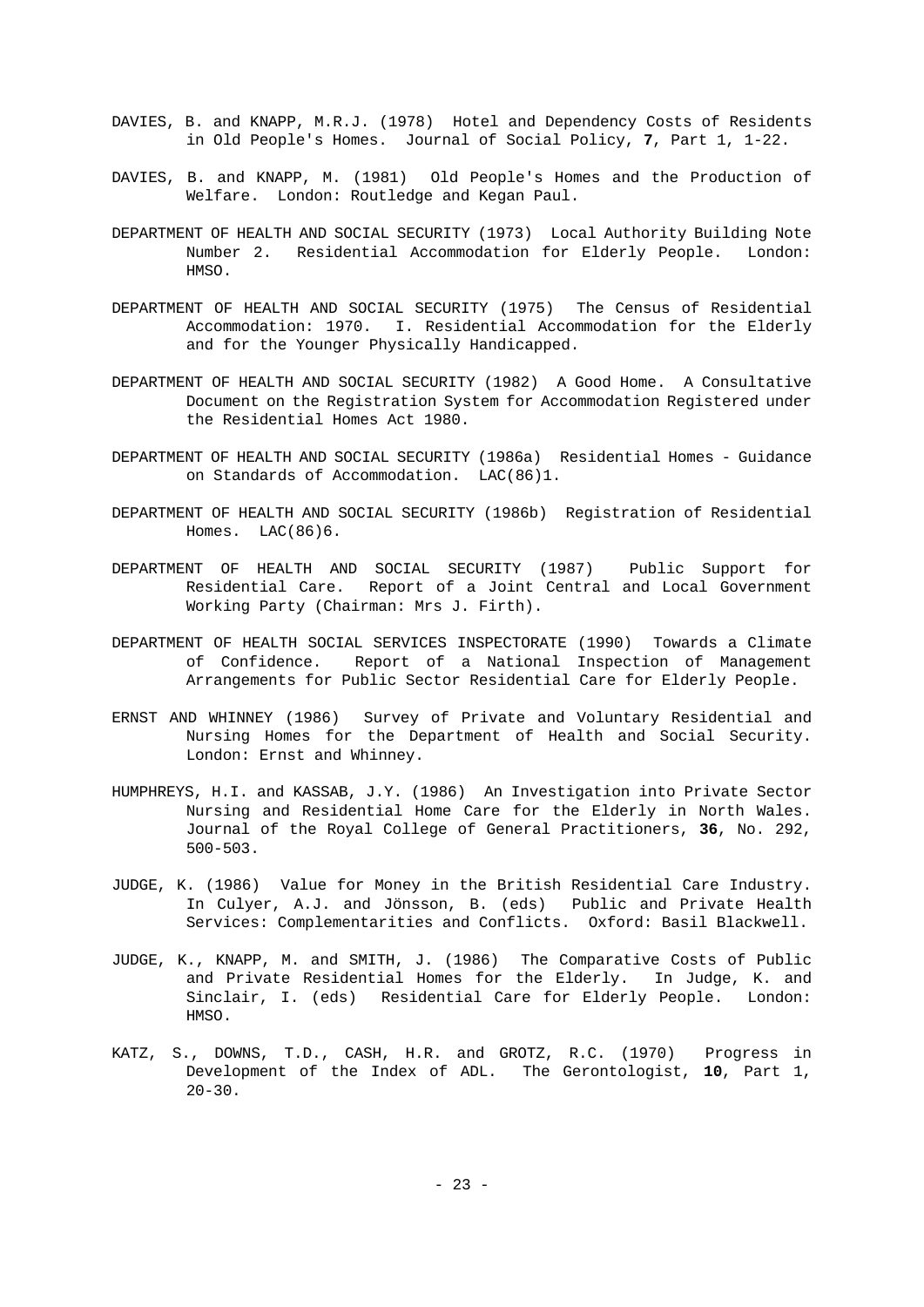- KATZ, S., FORD, A.B., MOSKOWITZ, R.W., JACKSON, B.A. and JAFFE, M.W. (1963) Studies of Illness in the Aged. The Index of ADL: A Standardized Measure of Biological and Psychosocial Function. Journal of the American Medical Association, **185**, No. 12, 914-919.
- KNAPP, M. (1981) Cost Information and Residential Care of the Elderly. Ageing and Society, **1**, Part 2, 199-228.
- LAING AND BUISSON (1988a) Care of Elderly People: The Developing Market for Nursing and Residential Homes and Related Services in Britain. Business Opportunities and Risks in a Growth Sector. London: Laing and Buisson.
- LAING AND BUISSON (1988b) Laing's Review of Private Healthcare 1988/89 and Directory of Independent Hospitals, Nursing and Residential Homes and Related Services. Volume 2. Long-Term Health and Social Care. London: Laing and Buisson.
- LAING AND BUISSON (1990) Laing's Review of Private Healthcare 1990/91 and Directory of Independent Hospitals, Nursing and Residential Homes and Related Services. London: Laing and Buisson.
- MINISTER OF STATE FOR SOCIAL SECURITY AND DISABLED PEOPLE (1990) Oral Answers, 19th November 1990. Hansard, House of Commons, Vol. 181, Cols 6-7. London: HMSO.
- NATIONAL HEALTH SERVICE AND COMMUNITY CARE ACT 1990 (1990 c.19) London: HMSO.
- NEILL, J., SINCLAIR, I., GORBACH, P. and WILLIAMS, J. (1988) A Need for Care? Elderly Applicants for Local Authority Homes. Aldershot: Avebury.
- PHILLIPS, D.R., VINCENT, J. and BLACKSELL, S. (1988) Home from Home? Private Residential Care for Elderly People. Social Services Monographs: Research in Practice. Joint Unit for Social Services Research, University of Sheffield.
- POWER, W.E. (1989) Residential Care for Elderly People: Characteristics of Patients Admitted to Residential and Nursing Home Care from Hospital. British Journal of Social Work, **19**, No. 1, 39-51.
- PRIMROSE, W.R. and CAPEWELL, A.E. (1986) A Survey of Registered Nursing Homes in Edinburgh. Journal of the Royal College of General Practitioners, **36**, No. 284, 125-128.

REGISTERED HOMES ACT 1984 (1984 c.23) London: HMSO.

- SECRETARY OF STATE FOR SOCIAL SERVICES (1987) Written Answers, 23rd November 1987. Hansard, House of Commons, Issue No. 1429, Vol. 123, Cols 79- 81. London: HMSO.
- SOCIAL CARE ASSOCIATION (1988) Considering Wagner. Social Work Today, 6th October 1988, **20**, No. 6, 43.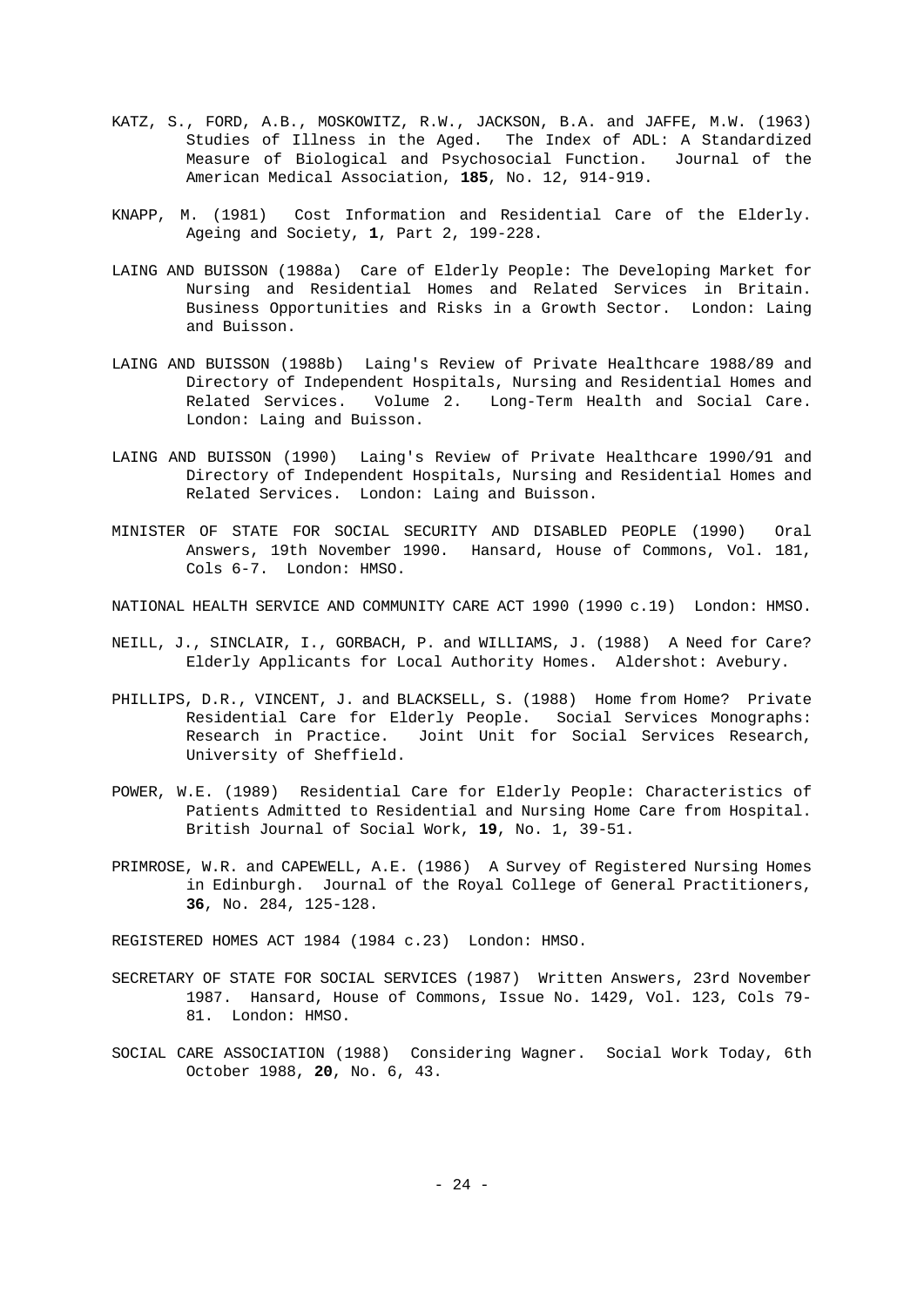- WADE, B., SAWYER, L. and BELL, J. (1983) Dependency with Dignity: Different Care Provision for the Elderly. Occasional Papers on Social Administration No. 68. London: Bedford Square Press.
- WAGNER, G. (1988) Residential Care. A Positive Choice. Report of the Independent Review of Residential Care. London: HMSO.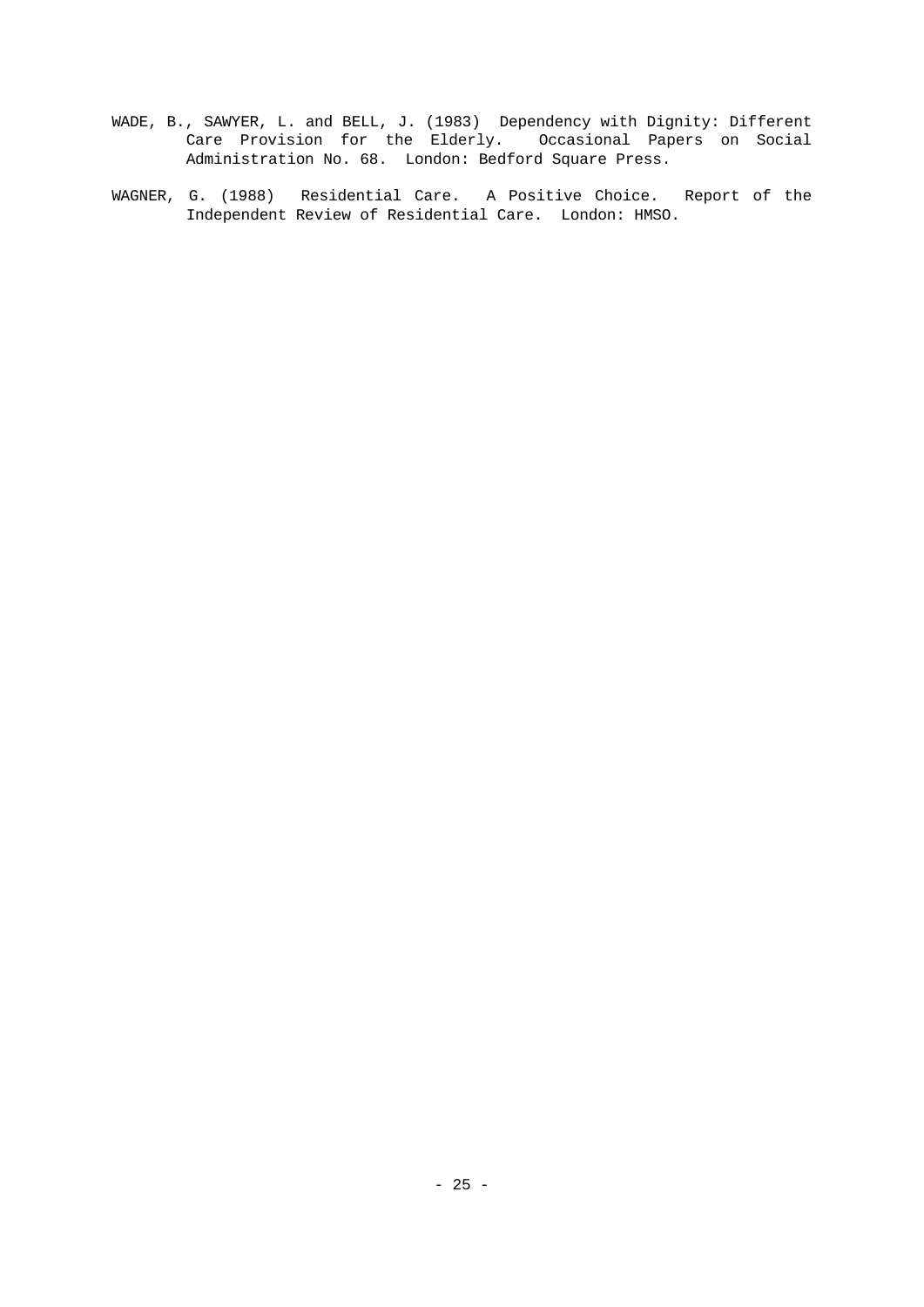



Central Statistical Office, Annual Abstracts of Statistics.<br>Department of Health and Welsh Office statistics.

Figure 1.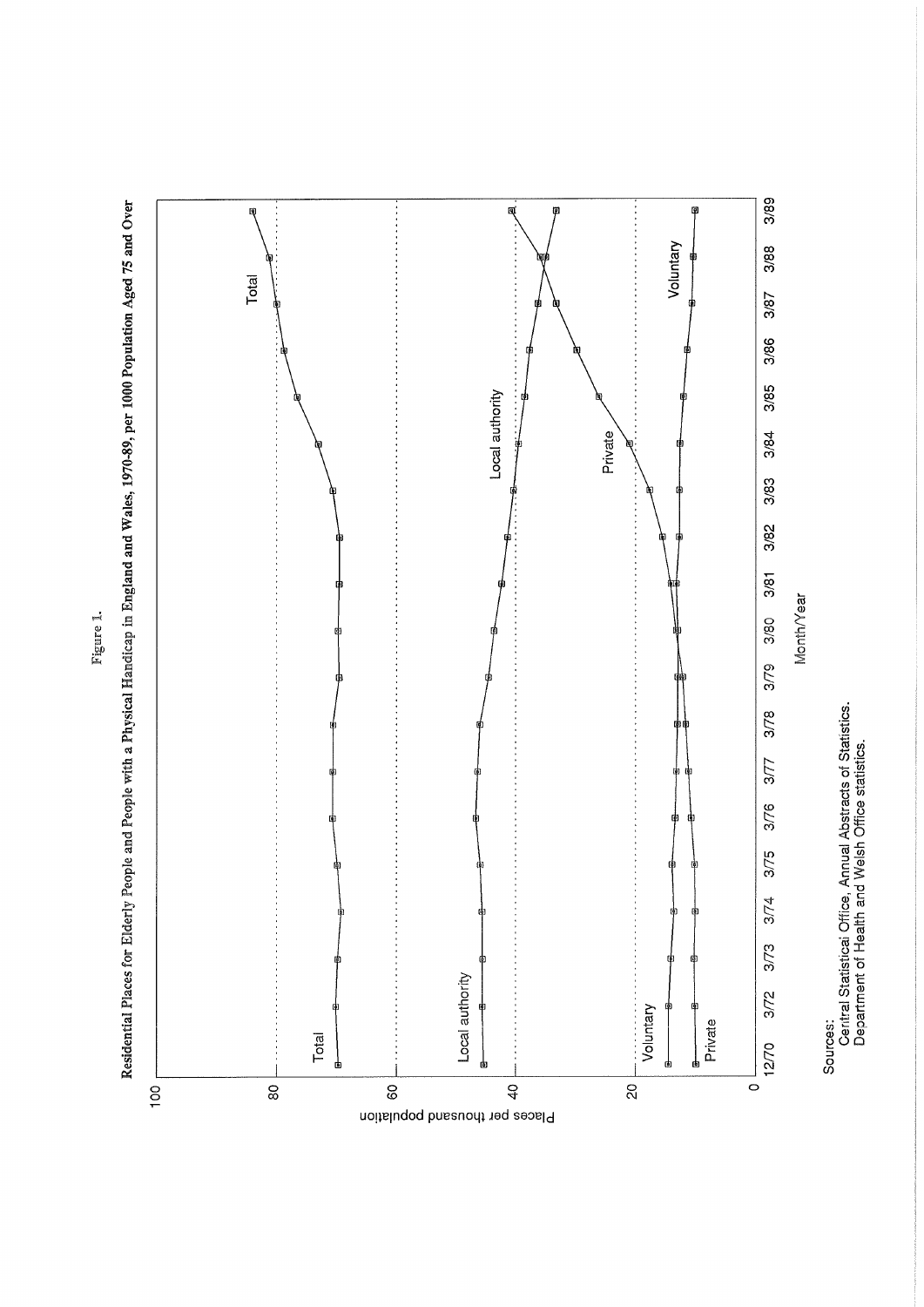

Nursing Home Places in England and Wales, 1982-89, per 1000 Population Aged 75 and Over

Figure 2.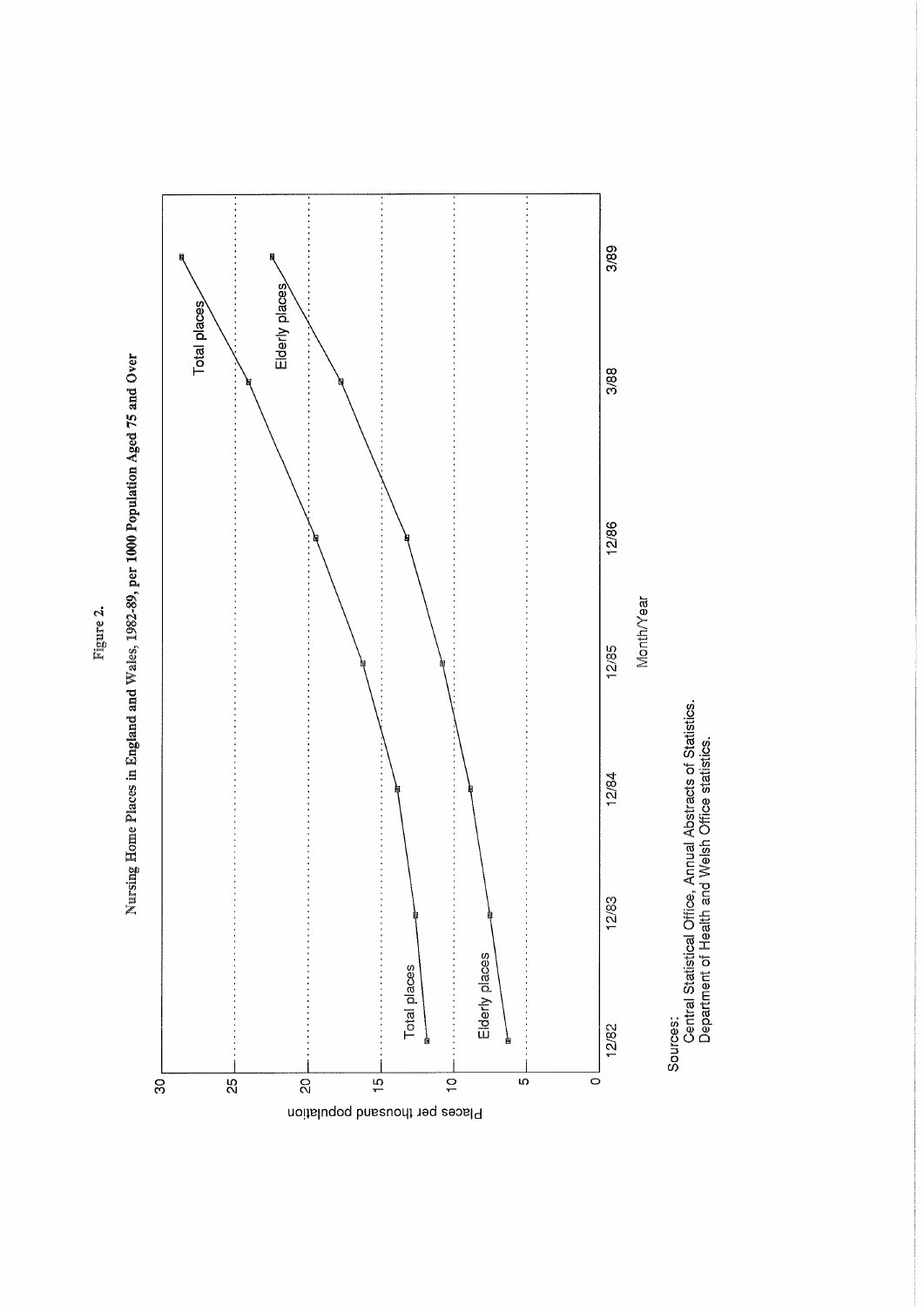|                                                                       |                                               | Residential homes              | Nursing homes                                                |                                      |  |
|-----------------------------------------------------------------------|-----------------------------------------------|--------------------------------|--------------------------------------------------------------|--------------------------------------|--|
| Information                                                           | Private                                       | Voluntary                      | Private                                                      | Voluntary                            |  |
| Mean no. of places available                                          | 17                                            | 30                             | 25                                                           | 41                                   |  |
| No. of homes in organisation (%)                                      |                                               |                                |                                                              |                                      |  |
| $\mathbf{1}$<br>2<br>$3 - 5$<br>$6 - 10$<br>$11 - 20$<br>More than 20 | 85<br>11<br>3<br>$\Omega$<br>$<$ 1<br>$\circ$ | 37<br>8<br>11<br>16<br>2<br>26 | 69<br>18<br>7<br>$\overline{4}$<br>$\overline{c}$<br>$\circ$ | 33<br>20<br>27<br>$\circ$<br>7<br>13 |  |
| Original function of building (%)                                     |                                               |                                |                                                              |                                      |  |
| Purpose-built home<br>Private residence<br>Other/not known            | 3<br>78<br>19                                 | 30<br>56<br>14                 | $\overline{2}$<br>77<br>21                                   | 29<br>57<br>14                       |  |
| Lift and no. of storeys (%)                                           |                                               |                                |                                                              |                                      |  |
| Lift available<br>No lift, 1 storey<br>No lift, more than 1 storey    | 62<br>5<br>32                                 | 86<br>$\overline{4}$<br>10     | 64<br>$\Omega$<br>36                                         | 60<br>27<br>13                       |  |
| Bedroom sizes (% of beds)                                             |                                               |                                |                                                              |                                      |  |
| Single bedrooms<br>Double bedrooms<br>3 or more beds                  | 40<br>46<br>14                                | 58<br>2.6<br>16                | 41<br>34<br>24                                               | 50<br>22<br>28                       |  |
| Common room provision (%)                                             |                                               |                                |                                                              |                                      |  |
| No common room<br>One common room<br>More than 1 common room          | $\circ$<br>44<br>56                           | $\circ$<br>23<br>77            | $\overline{4}$<br>53<br>43                                   | 6<br>2.4<br>71                       |  |
| Dining room provision (%)                                             |                                               |                                |                                                              |                                      |  |
| No dining room<br>One dining room<br>More than 1 dining room          | 7<br>82<br>10                                 | 0<br>90<br>10                  | 42<br>55<br>$\overline{4}$                                   | 24<br>65<br>12                       |  |
| Total number of homes                                                 | 206                                           | 70                             | 54                                                           | 18                                   |  |

### **Table 1. Physical Characteristics of the Homes**

Note:

1 Percentages are rounded to whole numbers and may not sum to 100 due to rounding. The symbol '<1' is used to denote non-zero percentages of under one per cent.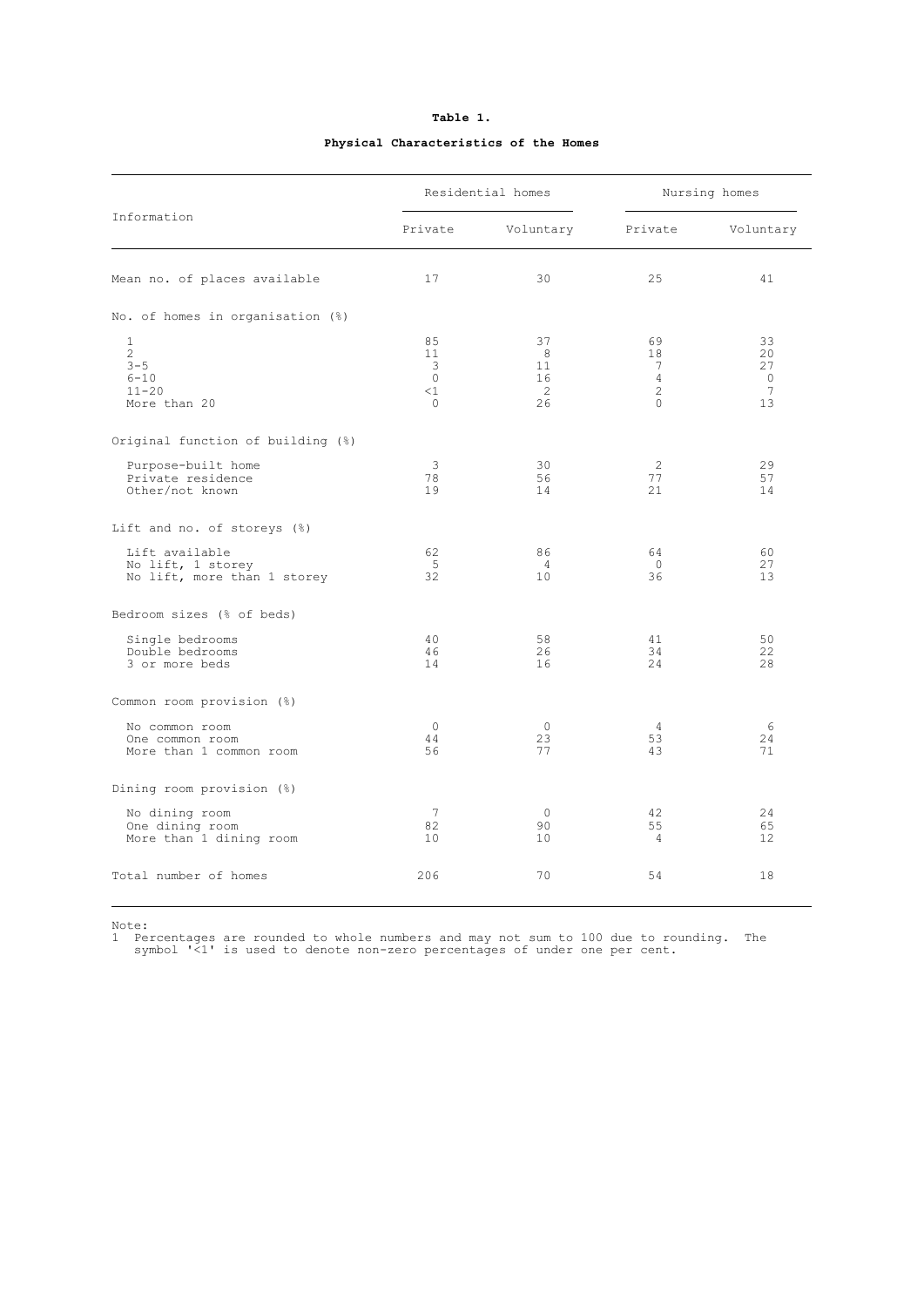#### **Characteristics of Residents and Patients**

|                                                                                                                                                          | Residential homes                                                                     |                                 |                                   | Nursing homes                    |                                  |
|----------------------------------------------------------------------------------------------------------------------------------------------------------|---------------------------------------------------------------------------------------|---------------------------------|-----------------------------------|----------------------------------|----------------------------------|
| Information                                                                                                                                              | Local<br>authority                                                                    | Private                         | Voluntary                         | Private                          | Voluntary                        |
| Sex distribution (% females)                                                                                                                             | 74                                                                                    | 79                              | 81                                | 84                               | 70                               |
| Mean age                                                                                                                                                 | 83                                                                                    | 82                              | 83                                | 83                               | 70                               |
| Length of stay (%)                                                                                                                                       |                                                                                       |                                 |                                   |                                  |                                  |
| Under 1 year<br>1-2 years<br>$2-3$ years<br>3-5 years<br>5 years and over                                                                                | 31<br>19<br>14<br>16<br>19                                                            | 44<br>25<br>14<br>10<br>6       | 24<br>19<br>15<br>16<br>27        | 41<br>21<br>16<br>14<br>8        | 28<br>16<br>9<br>17<br>29        |
| Source of admission (%)                                                                                                                                  |                                                                                       |                                 |                                   |                                  |                                  |
| Hospital<br>Living alone<br>Living with others<br>Another home<br>Sheltered housing<br>Other/not known                                                   | 30<br>29<br>19<br>11<br>8<br>$\overline{c}$                                           | 32<br>32<br>14<br>15<br>3<br>4  | 12<br>51<br>17<br>9<br>3<br>8     | 45<br>19<br>14<br>17<br>2<br>3   | 28<br>27<br>22<br>20<br>2<br><1  |
| Mobility (%)                                                                                                                                             |                                                                                       |                                 |                                   |                                  |                                  |
| Walk outdoors<br>Walk indoors, including stairs<br>Walk indoors on level/with aids<br>Walk indoors with help<br>Mobile in wheelchair<br>Chair or bedfast | 24<br>8<br>50<br>9<br>9<br>$\equiv$                                                   | 36<br>11<br>31<br>12<br>6<br>4  | 45<br>8<br>32<br>6<br>6<br>3      | 14<br>8<br>26<br>20<br>10<br>22  | 17<br>8<br>27<br>9<br>20<br>19   |
| Self-care (% needing assistance)                                                                                                                         |                                                                                       |                                 |                                   |                                  |                                  |
| Wash face and hands<br>Bath or wash all over<br>Dress<br>Feed self<br>Use WC<br>Transfer (bed/chair)                                                     | 19<br>73<br>30<br>-5<br>22<br>21                                                      | 19<br>66<br>32<br>6<br>25<br>23 | 14<br>61<br>21<br>- 5<br>16<br>16 | 36<br>82<br>56<br>19<br>51<br>50 | 32<br>73<br>51<br>25<br>44<br>47 |
| Incontinence (%)                                                                                                                                         | 24                                                                                    | 19                              | 16                                | 38                               | 38                               |
| Mild/severe confusion (%)                                                                                                                                | 59                                                                                    | 48                              | 38                                | 63                               | 43                               |
| Mild/severe disruption (%)                                                                                                                               | 38                                                                                    | 23                              | $12 \overline{ }$                 | 25                               | 22                               |
| DHSS 4-category dependency <sup>2</sup> (%)                                                                                                              |                                                                                       |                                 |                                   |                                  |                                  |
| Minimal/limited<br>Appreciable/heavy                                                                                                                     | $\overline{\phantom{0}}$                                                              | 59<br>41                        | 71<br>29                          | 31<br>69                         | 37<br>63                         |
| Amended Index of ADL <sup>3</sup> (%)                                                                                                                    |                                                                                       |                                 |                                   |                                  |                                  |
| No dependent functions<br>Dependent in bathing<br>1-4 dep. fns/can transfer & feed<br>Dependent in transfer or feeding                                   | $\overline{\phantom{0}}$<br>$\overline{\phantom{0}}$<br>$\overline{\phantom{a}}$<br>÷ | 31<br>29<br>16<br>23            | 38<br>35<br>12<br>16              | 14<br>18<br>15<br>53             | 22<br>18<br>12<br>48             |
| Total number of individuals                                                                                                                              | 1683                                                                                  | 3048                            | 1926                              | 1206                             | 456                              |

Notes:

1 Percentages are rounded to whole numbers and may not sum to 100 due to rounding. The symbol '<1' is used to denote non-zero percentages of under one per cent.

2 See Davies and Knapp (1978). 3 See Katz et al. (1963, 1970).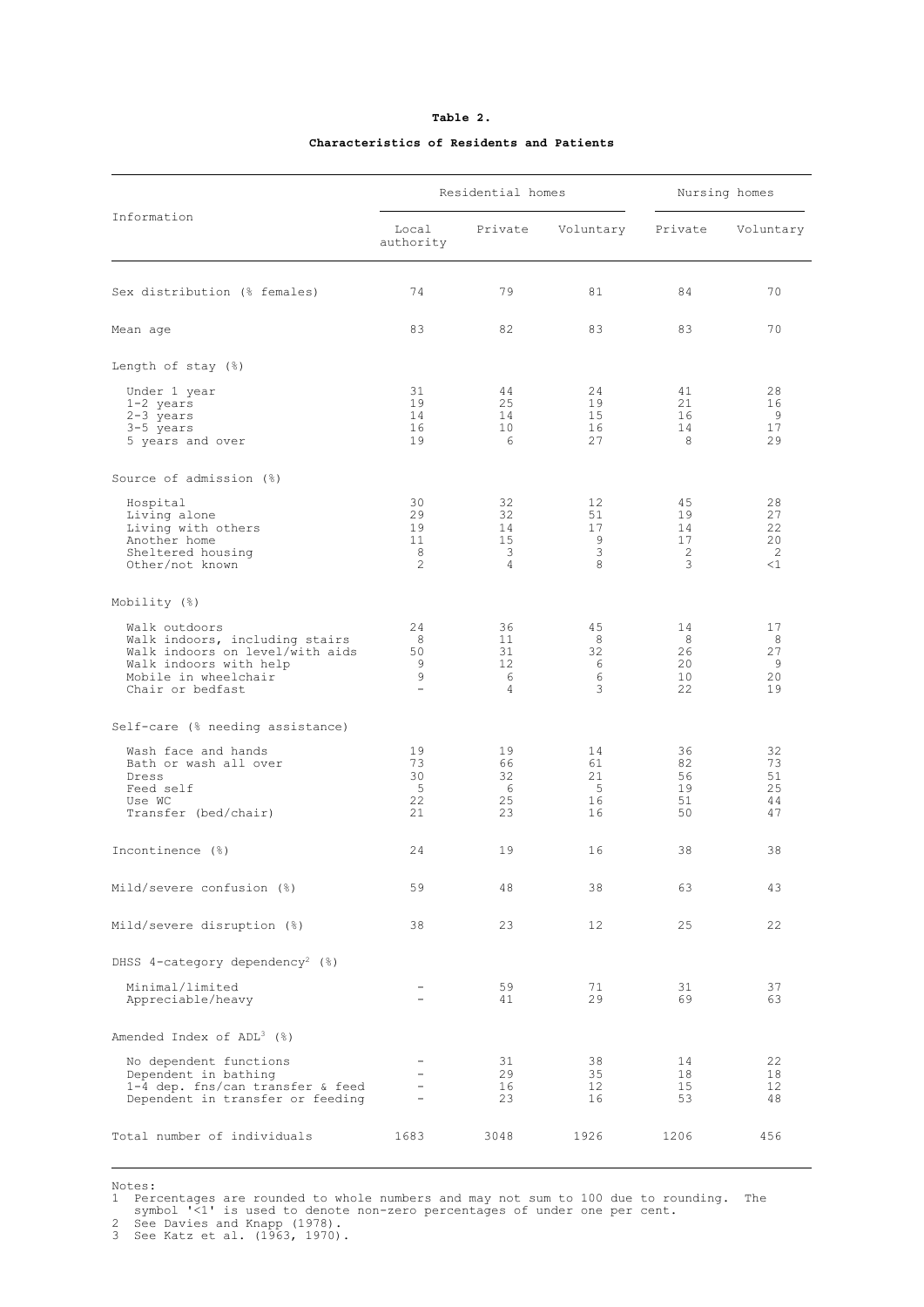|                                                                                                                                                       | Residential homes                 |                                    | Nursing homes                      |                                               |
|-------------------------------------------------------------------------------------------------------------------------------------------------------|-----------------------------------|------------------------------------|------------------------------------|-----------------------------------------------|
| Information                                                                                                                                           | Private                           | Voluntary                          | Private                            | Voluntary                                     |
| Financial support (%)                                                                                                                                 |                                   |                                    |                                    |                                               |
| Private means<br>SB Board & Lodging<br>SB Board & Lodging, topped up<br>Local authority/health authority<br>No fees<br>Not known/missing <sup>2</sup> | 40<br>41<br>13<br>7<br>< 1<br>(5) | 43<br>39<br>11<br>7<br>< 1<br>(13) | 45<br>29<br>17<br>9<br>< 1<br>(13) | 22<br>20<br>27<br>28<br>$\overline{2}$<br>(1) |
| Total number of individuals                                                                                                                           | 3048                              | 1926                               | 1206                               | 456                                           |

## **Table 3.**

#### **Sources of Financial Support of Residents and Patients**

Notes:

1 Percentages are rounded to whole numbers and may not sum to 100 due to rounding. The

symbol '<1' is used to denote non-zero percentages of under one per cent. 2 Excluded from computation of percentage distribution of sources of financial support.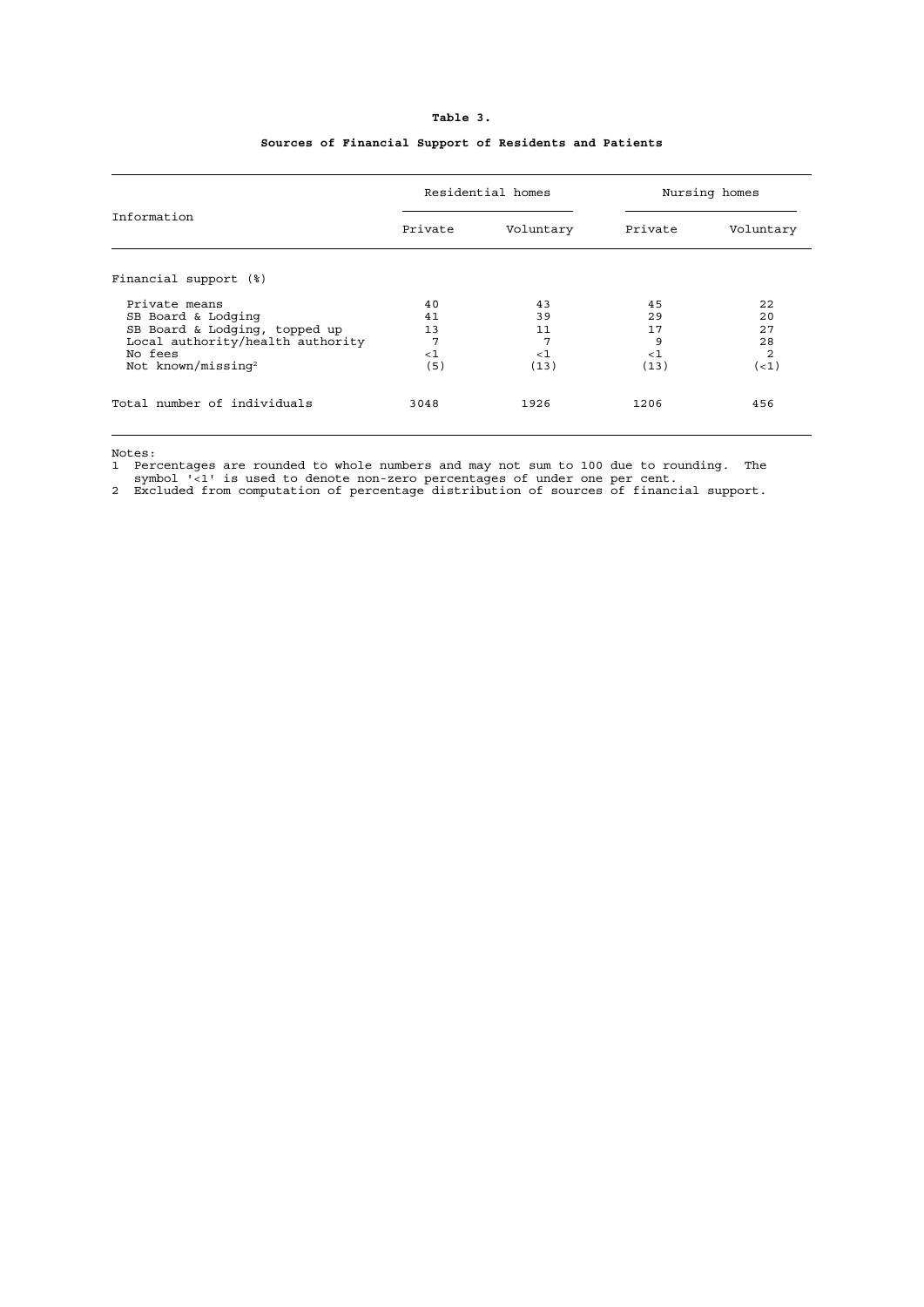| Table 4.<br>. |  |
|---------------|--|
|               |  |

# Residential homes Nursing homes Information Private Voluntary Private Voluntary Mean weekly charge London 163 130 222 188<sup>1</sup> Parameter 163 130 222 188<sup>1</sup><br>
Outside London 138 116 195 202 Mean charge - financial support London Private means  $\begin{array}{ccccccc} 170 & & & & 120 & & & 237^1 & & 200^2 \ \text{SB} & \text{Board} & \text{E} & \text{odging} & & & & 149 & & 140 & & 211^2 & & 177^1 \ \text{SB} & \text{B} & \text{E} & \text{L} & \text{topped up} & & & & 163^1 & & & 118^2 & & & 228^2 & & & 182^2 \end{array}$  ${\rm SB\,\,\, Board\,\,\, & \,\,Loging$  149  $140$  211<sup>2</sup> 177<sup>1</sup><br>  ${\rm SB\,\,\, & \,\,L\,\,\, topped\,\, up}$  163<sup>1</sup> 118<sup>2</sup> 228<sup>2</sup> 182<sup>2</sup> Outside London Private means 144 112 205 192<sup>1</sup><br>
SB Board & Lodging 133 114 183 196<sup>1</sup><br>
SB B & L, topped up 141 135 181 218<sup>1</sup> SB Board & Lodging 133 114 183 196<sup>1</sup> SB B & L, topped up 141 135 181 218<sup>1</sup> Mean charge - bedroom size London Single bedroom 163 128 234<sup>1</sup> 201<sup>1</sup> Double bedroom 165 129 226<sup>2</sup> 192<sup>2</sup> 3 or more beds  $164^1$   $133^1$   $198^1$   $175^1$  Outside London Single bedroom 140 112 215 200 Double bedroom 137 115 182 210<sup>1</sup> 3 or more beds 139 133 184 201 Mean charge - dependency London Minimal/limited 156 124 231<sup>1</sup> 189<sup>2</sup><br>Appreciable/heavy 172 137 219<sup>1</sup> 187<sup>1</sup> Appreciable/heavy Outside London Minimal/limited 136 113 195 203<br>Appreciable/heavy 142 125 196 199 Appreciable/heavy Number of individuals London 473 533 120 96 Outside London 2394 1186 963 325

#### **Mean Weekly Charge to Residents and Patients, 1986/87**

Notes:

1 Based on less than 100 individuals.

2 Based on less than 30 individuals.